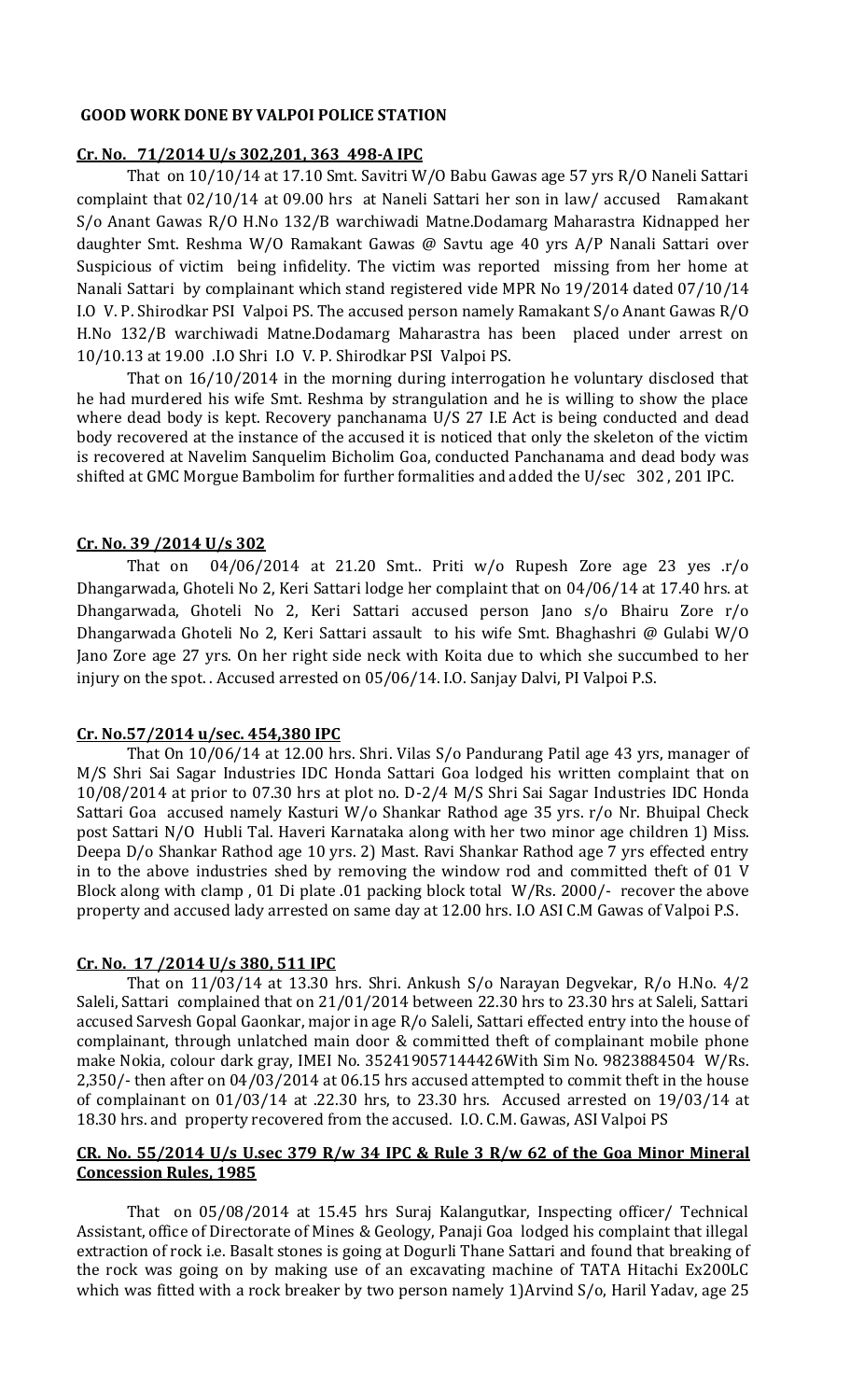yrs 2) Pradeep S/o, Dhanpal Yadav, age 24 Yrs both R/o, Zharkhand A/P. Thane Sattari Goa who were Operator and Helper on the Hitachi Machine, unknown person on whose behalf the extraction is being done and owners of the land where extraction is carried out. Both accused persons arrested on same day . I.O. Sanjay G. Dalvi.

### **Cr. No. 29/14 U/s 279,304-A IPC & sec 134 (a)(b) of M.V act.**

That on 28/04/14 at.20.00 hrs. Shri R.M Tari after inquiry of Valpoi PS M.V accident no. 28/14 lodge state complaint that on 28/04/14 prior to 18.15 hrs. at Redighat Valpoi Sattari some unknown accused driver while gave dash to hero Honda motor cycle splendor No. GA-04-D-8320 which was coming from Honda to Valpoi direction their by caused serious head & other injuries to motor cycle rider namely Bhingo Guna Gholkar age 26 yrs R/o Gholkarwada Khotodem Sattari which resulted death of injured rider on spots. Accused field away from the sport without taking injured to hospital nor inform to Police . I.O PSI Videsh Shirodkar.

Accused namely Umesh Gopinath Chodankar age 45 yrs R/o Mayem Bicholim Goa driver of Vehicle No. GA-04-T-6193 arrested on 29/04/2014.

### **GOOD WORK DONE FOR THE YEAR 2015 IN OLD GOA P.S BRIEF FACTS OF THE CASE**

- 1. **Cr. No. 97/15 U/s 376-D IPC:-** Today on 31.07.2015 the complaint of Mrs. Akhila W/o late Asif Sheikh, age 30 yrs, Occ- Maid servant r/o C/o Shivani Shivanand Chari, Flat No. 3, near Maruti Temple Merces Goa n/o Camp Gandhinagar, Tipu Sultan Galli, Belgaum Karnataka lodged his complainant to the effect that on 29.07.2015bet. 13.30 hrs to 18.00 hrs in the house at Corlim Tiswadi Goa accused person Mr. Mangesh, Mr. Yogesh and six other unknown persons who are in the age group of 25-35 yrs acting in furtherance of common intension forcefully had sexual intercourse with the complainant without her consent thereby committed gang rape. Hence registered offence U/s 376 D IPC. During the course of investigation accused persons namely 1) Mangesh s/o Vishnu Kankonkar r/o H.No.364 Curca Tiswadi Goa, 2) Yogesh s/o Nagesh Kandeparkar r/o H.No.183 colvada corlim Tiswadi Goa, 3) Vikram s/o Yashwant Kankonkar r/o H.No.94 Curca Cafribhat Tiswadi Goa, & 4) Ritesh Dias @ Shirodkar s/o Ishwar Dias @ Shirodkar r/o H.No.287 carfi Bhat Curca Tiswadi Goa have been arrested. The case has been charge-sheeted and is pending trial.
- 2. **98/2015 U/sec. 420 IPC and sec.51 and 63 of Copy right Act 1957 :-**That on 31.07.2015 at 22.00 hrs upon the complaint of Mr. Manoj Gosavi r/o Vollan Residancy1,G/5, Block B-1,St Caitanwado Merces Tiswadi Goa to the effect that on 31/07/2015 at 19.45 hrs at Shree Aai Mataji Electrical shop Corlim Goa accused person Prakash Chand owner of the shop Shree Aai Msataji Electrical Corlim Goa was found in possession counterfeit/fake Polycab electrical wires (coils)64 No. Coils total W/Rs.1,00,000/- Approximate from his shop and go down thereby cheated the Polycab Company and the customers by providing the counterfeit/fake polycab electrical wires (coils). Hence registered offence U/sec. 420 IPC and sec.51 and 63 of Copy right Act 1957. Accused Prakash s/o Andaramji Chand age 30 yrs r/o Vijaynagar Corlim is arrested on 31.07.2015. Further investigation is in progress with PSI Sagun Sawant.
- 3. **Cr. No. 103/15 u/s 324, 302 IPC:-**That on 18/08/2015 at 02.30 hrs the Complainant Shri Prince Singh s/o Tejpratap Singh , age:- 19 yrs r/o Sha Kamaxi plaza merces Tiswadi Goa lodged his Complaint to the effect that on 17/08/2015 at 21.45hrs at Premeer Bairro St. Cruz Tiswadi Goa. Accused person namely Mustaffa s/o Karim Shaikh r/o Premeer Bairro St. Cruz Tiswadi Goa assaulted to the complainant uncle namely Dharmendra Singh and his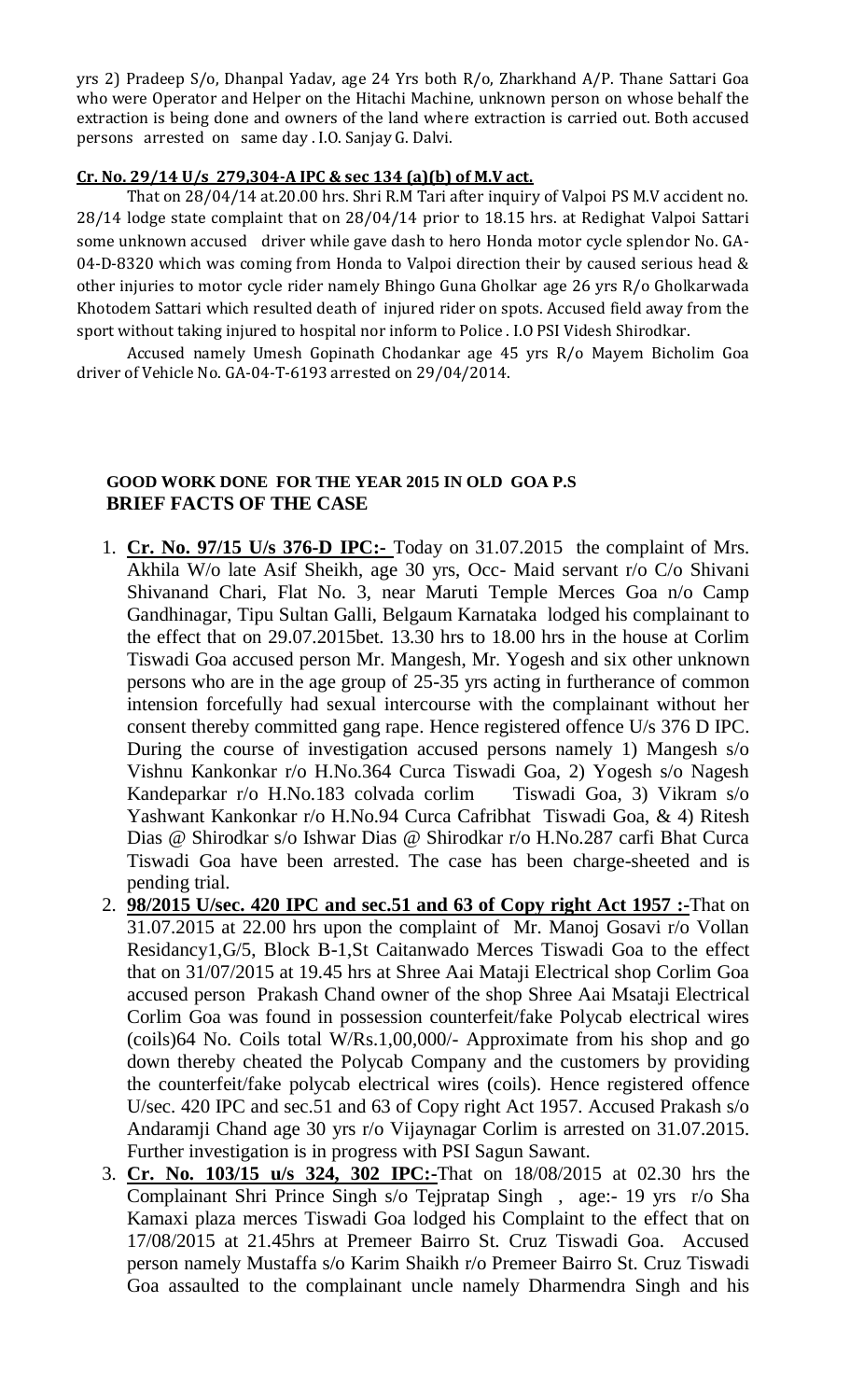friend namely Piyush Kumar Age 30 yrs both r/o Premeer Bairro St. Cruz Tiswadi Goa with Knife on their body and cause them injury and victim namely Dharmendra Singh Age 40 yrs while undergoing medical treatment expired at GMC Bambolim. Hence registered offence u/s 324, 302 IPC. Accused person namely Mustaffa s/o of Karim Shaikh arrested on 18.08.2015. The charge-sheet in this case submitted before Hon'ble Court and is pending trial.

- 4. **Cr.No.108/2015 U/sec.454, 380r/w 511 IPC:-** Today on 03.09.2015 the complaint Mr. Edney Sean Heredra r/o H. No. 293 , Flat No. 09/10 Edmar House Ella Old-Goa lodged his complaint to the effect that on 03.09.2015 at 08.00hrs at Edmar House Ella Old-Goa . Accused person namely Mr. Ajit Soreng s/o Late Isdor Soreng age: 42 yrs r/o Pulwar Toli Simdeva, Jharkhand effected entry in to the flat of the complainant by break opening the main door and further attempted to commit theft. Hence registered offence U/sec 454,380 r/w 511 IPC. Accused person namely Mr. Ajit Soreng s/o Late Isdor Soreng age: 42 yrs r/o Pulwar Toli Simdeva, Jharkhand is arrested on 03.09.2015 and the case has been chargesheeted and is pending trial.
- 5. **Cr.NO.109/2015 u/s 379 IPC(AUTO-THEFT- DET)**

Today on 04/09/2015 at 10.45 hrs complainant Mr.Vishnu s/o Raghunath Naik r/o H.No. 24 Kopandem Sattari- Goa . lodged his complain to the effect that on 22/08/2015 at 20.00 hrs to 22.00 hrs at open parking place at Piadade Diwar -Tiswadi Goa . unknown accused person committed theft of Dio scooter No. GA-04 D-3846 L. V.metallic (Violet) colour having Engine NO.JF11E4029484,having Chasis No.ME4JF118E8029454 W/Rs 20,000/- from open parking place . Hence register an offence 379 IPC During the course of investigation accused person Suraj s/o Dasharath Asbe age 19 yrs r/o Gaonkarwada Mayem Bicholim Goa arrested and recovered the stolen vehicle Further investigation is in progress with ASI G .T. Gawas of Old Goa P.S

- 6. **Cr. No. 124/15 u/s 302 IPC:-**Today on 11.10.2015 at 08.15 hrs complainant Shri. Roy S/o Anthony Fernandes s/o Manohar Gaonkar r/o C/o Mathilda Rego, H. No. 1059,  $1<sup>st</sup>$  Bairro, St. Cruz Tiswadi Goa Lodged his complaint to the effect that on 11.10.2015 prior to 07.30 hrs at near St. Cruz church, St. Cruz Tiswadi Goa accused Mr. Vasant r/o St. Cruz Tiswadi Goa committed murder of the father of the complainant namely Manohar S/o Shiva Gaonkar, age 51 yrs r/o H. No. 1059,  $1<sup>st</sup>$  Bairro, St. Cruz Tiswadi Goa. Hence registered offence u/s 302 IPC. Accused Vassant Govind Naik age 50 yrs r/o Bondir St. Cruz Tiswadi Goa n/o Kumyal Chowkuli Sawantwadi Maharashtra Arrested on 11/10/2015 at 14:10 hrs and case has been charge-sheeted and is pending trial.
- 7. **Cr.NO.133/2015 u/s 379 IPC** Today on 26/10/2015 at 16.25 hrs complainant Mr. Krishna Yeshwant Kolhapurkar lodged his complain to the effect that on 14/08/2015 at 19.00 hrs to15/08/15 at 05.30hrs at open parking place near residence of complainant Muddiwado chorao Tiswadi Goa . Unknown accused person committed theft of Honda Dio Dlx scooter No. GA-07 D-4460 simply red in colour having chassis No.Me4JF114a88006205, engine no.JF11E6074274 Model No. 01/2008 W/Rs.20000/ from open parking place near residence of complainant which belongs to the complainants son namely Amol Kolhapurkar. Hence register an offence 379 IPC. During the course of investigation accused person Suraj s/o Dasharath Asbe age 19 yrs r/o Gaonkarwada Mayem Bicholim Goa arrested and recovered the stolen vehicle.Further investigation is in progress with ASI Shiva Naik of Old Goa P.S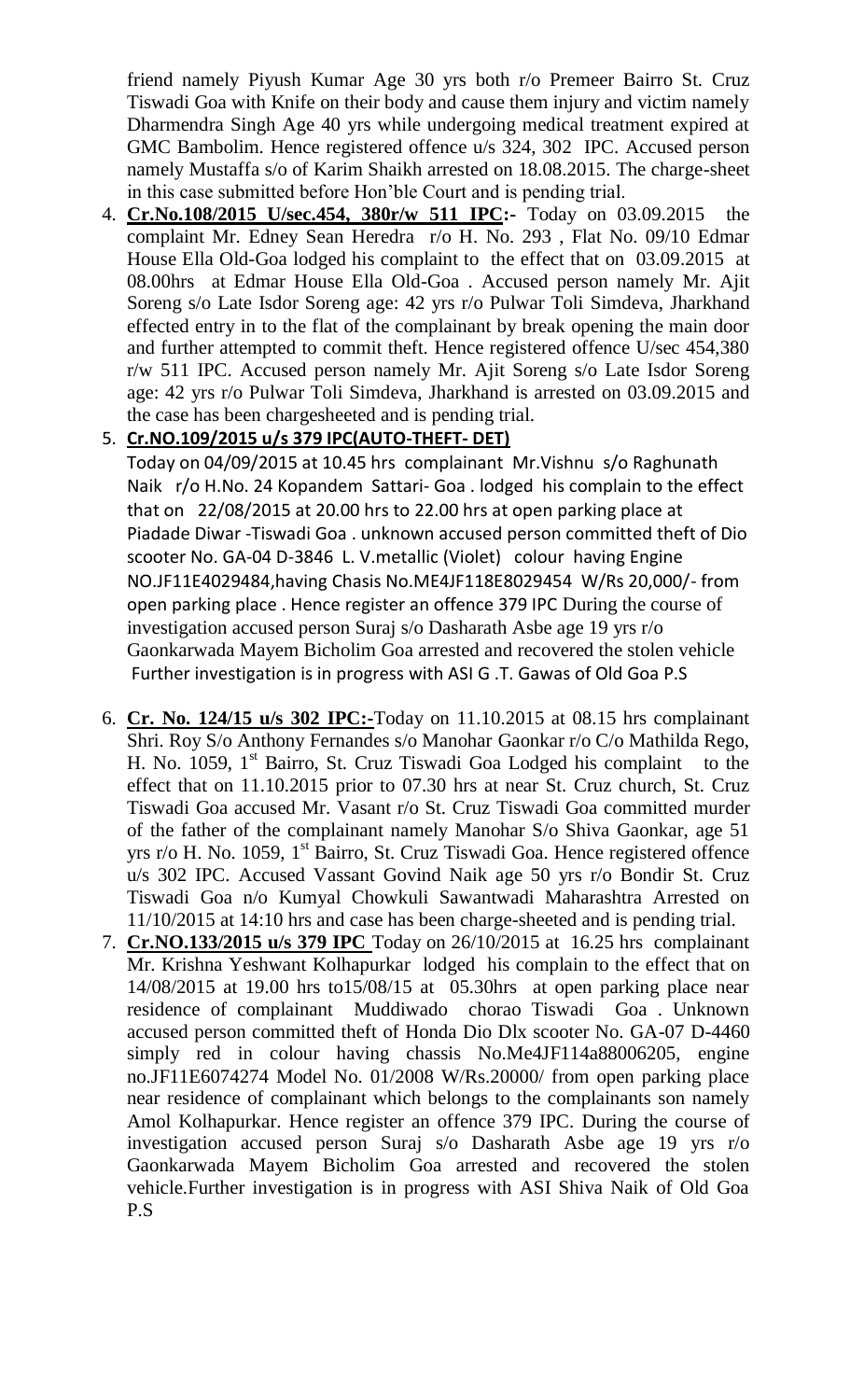|  |  |  | Good Work done for the month of December, 2014 |  |
|--|--|--|------------------------------------------------|--|
|  |  |  |                                                |  |

| Sr.N<br>$\mathbf{O}$ | $C/R$ No $\&$<br>sec of law                      | Date of<br>Regd. | <b>Brief</b> facts                                                                                                                                                                                                                                                                                                                                                                                                                                                                                                                                                                                                                                                                                                                                                                                                                                                                                                                                                                          | Persons arrested                                                                                                                                                                                                                                                                                                                                                                                                                                                              | of<br>Name<br>I.O<br>$\&$<br><b>OTHER</b><br><b>STAFF</b> |
|----------------------|--------------------------------------------------|------------------|---------------------------------------------------------------------------------------------------------------------------------------------------------------------------------------------------------------------------------------------------------------------------------------------------------------------------------------------------------------------------------------------------------------------------------------------------------------------------------------------------------------------------------------------------------------------------------------------------------------------------------------------------------------------------------------------------------------------------------------------------------------------------------------------------------------------------------------------------------------------------------------------------------------------------------------------------------------------------------------------|-------------------------------------------------------------------------------------------------------------------------------------------------------------------------------------------------------------------------------------------------------------------------------------------------------------------------------------------------------------------------------------------------------------------------------------------------------------------------------|-----------------------------------------------------------|
| 1.                   | Cr.<br>No.<br>310/14<br>U/s<br>379<br><b>IPC</b> | 02/8/14          | Tihat on $02/08/14$ at 23.15 Hrs<br>Shri. Umesh Suryakant Kokare r/o<br>Shivam Mahesh Society, B308,,<br>Sakaram Complex, Borivali West<br>Mumbai<br>Thane<br>Maharashtra<br>lodged his complaint to the effect<br>that on $2/8/14$ between 22.00 hrs<br>to 22.40 Hrs at Campal Opp.<br>Forest Hotel unknown culprits<br>broke left suide front corner glass<br>of his car No. MA-05-CA-1970<br>and committed theft of ine ladies<br>bag and one bag of Mr. Ashish<br>Nimbkar containing Cash of Rs.<br>3000/-, ICI Debit Card & his PAN<br>Crad No. noT Known & Other<br>Visitng Card & Personal Diary<br>and Second bag of mrs. Kavita<br>Kokate Containang Cash of Rs.<br>35000/- her pan card and her<br>mobile Samsung Mobile Phone<br><b>SIM</b><br>Card<br>No.<br>having<br>9920059709 all w/Rs. 38000/-<br>from the car which was parked in<br>an open parking place and cause<br>damages to the glass of the car. $\&$<br>stolern Mobile was recovered<br>from the accused person. | Accused namely 1) Muktya<br>S/o Basappa Harijan age 28<br>H.No.<br>138/4,<br>$r/\sigma$<br>yrs,<br>$\&$ 2)<br>Sirvodem,<br>Margao<br>Wahid s/o Dadapeer Jawali<br>age-29 yrs H.No. 559/13,<br>Muridu Don Bosco road,<br>Margao Goa both arrested on<br>$9/12/14$ and both released on<br>bail by court on $10/12/14$ &<br>Accused no. 3) Ansar $s/\sigma$<br>Chamansab Narangi Age-24<br>yrs $R$ /o H. No. 675 Gogal<br>Hosuing Board Margao Goa<br>is arrested on $11/12/14$ | <b>PSI</b><br>B.Z.<br>Pawar                               |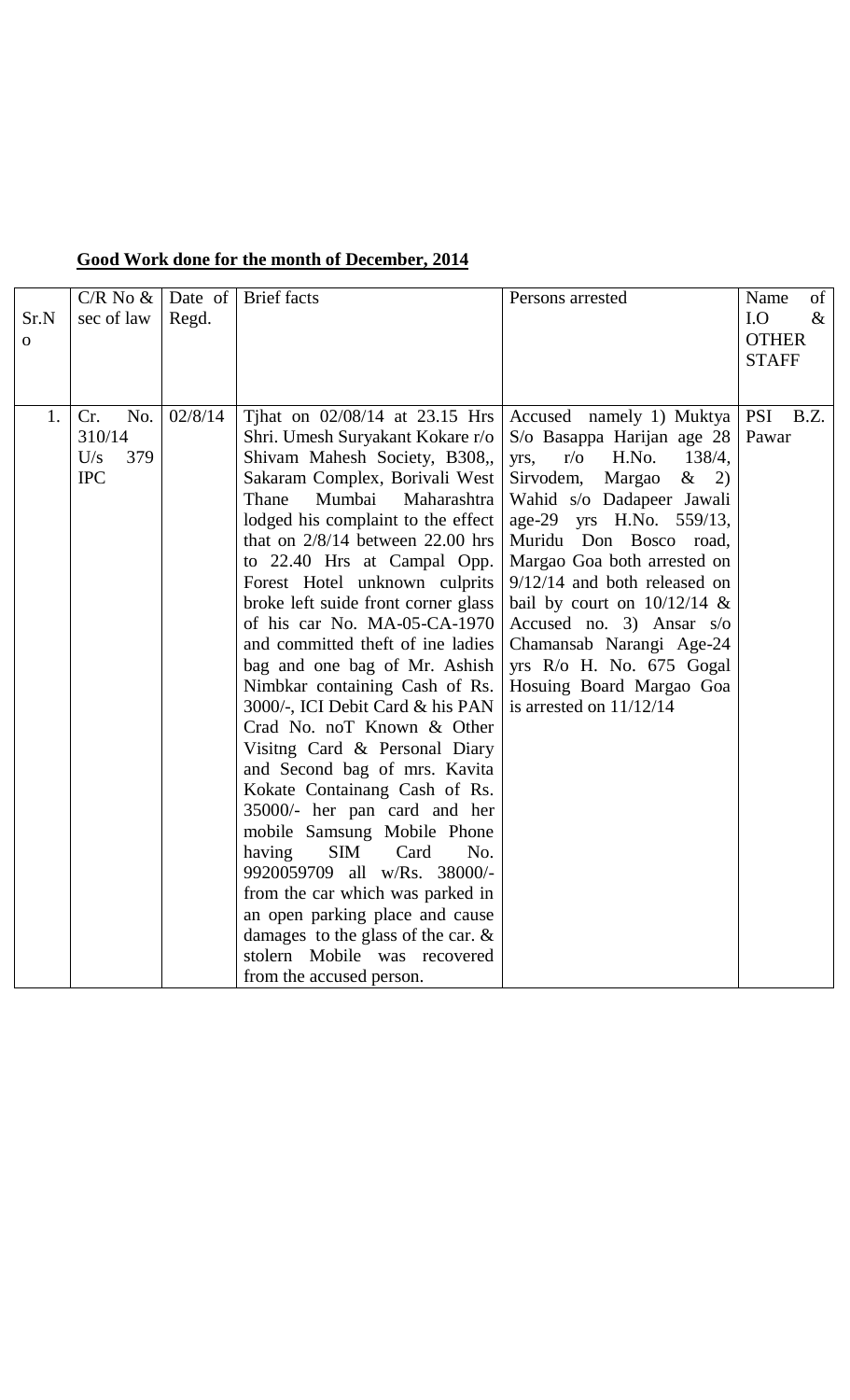|  | Good Work done for the month of November, 2014 |  |  |  |
|--|------------------------------------------------|--|--|--|
|  |                                                |  |  |  |

|                      | $C/R$ No $\&$                                                     | Date of      | <b>Brief</b> facts                                                                                                                                                                                                                                                                                                                                                                                                                                                                                                                                                                                                                                                                                                                                                                                                                                                                                                                                                                                  | Persons arrested                                                                                                                                                                                                                  | Name                                                             |
|----------------------|-------------------------------------------------------------------|--------------|-----------------------------------------------------------------------------------------------------------------------------------------------------------------------------------------------------------------------------------------------------------------------------------------------------------------------------------------------------------------------------------------------------------------------------------------------------------------------------------------------------------------------------------------------------------------------------------------------------------------------------------------------------------------------------------------------------------------------------------------------------------------------------------------------------------------------------------------------------------------------------------------------------------------------------------------------------------------------------------------------------|-----------------------------------------------------------------------------------------------------------------------------------------------------------------------------------------------------------------------------------|------------------------------------------------------------------|
| Sr.N<br>$\mathbf{O}$ | sec of law                                                        | Regd.        |                                                                                                                                                                                                                                                                                                                                                                                                                                                                                                                                                                                                                                                                                                                                                                                                                                                                                                                                                                                                     |                                                                                                                                                                                                                                   | of I.O<br>$\&$<br><b>OTH</b><br>ER<br><b>STAF</b><br>$\mathbf F$ |
| $\overline{1}$       | No.<br>Cr.<br>421/14<br>U/s<br>384,394<br>r/w<br>34<br><b>IPC</b> | 6/11/14      | 06/11/14 at 11.55 hrs<br>That<br>Mr.<br>on<br>Suryabhan S/o Dindeshwai Chauhan R/o<br>C/o H. No. 96 Opp. Kamat Megamart<br>Super Centre Dando Caranzalem Tiswadi<br>Goa lodged his complaint to the effect that<br>on 03/11/14 at 23.30 hrs at Miramar Circle<br>Panaji accused 1) Mr. Abhikesh driver of<br>Wagan R car No. GA-03-P-8669 and 2)<br>Mr. Celesto Fernandes from Taleigao with<br>their common intention approached the<br>complainant with their WaganR car No.<br>GA-03-P-8669 at Miramar Circle where he<br>running his business of selling panpatti and<br>asked for money with him as a hapta to run<br>his business and when he refused to give<br>money they threatened him with wooden<br>danda to assault him and his family and<br>forcibly took away his two bags containing<br>Panpatti material in two steel tins of Rs.<br>3000/- approximately. Case has been<br>chargesheeted vide<br>184/15<br>no.<br>Dt.<br>26/06/15 and same is pending Trial, PSI B.<br>Z. Pawar. | Accused<br>person<br>namely Abhikesh s/o<br>Mohan<br>Achrekar<br>Age- 22 $Yrs$ R/o<br>H.No. 546, Moaira<br>Patto<br>Camurlim<br>Bardez Goa arrested<br>on 06/11/14.                                                               | <b>PSI</b><br>B.Z.<br>Pawa<br>$\mathbf r$                        |
| 2.                   | No.<br>Cr.<br>431/14<br>U/s<br>454,380<br>IPC:                    | 13/11/1<br>5 | That on 13/11/14 at 18.45 hrs Mr. Imam<br>$s$ /o Hussein<br>Sunkade<br>Sunkade<br>$R/\sigma$<br>Caranzalem Panaji Goa lodged his<br>complaint to the effect that on 13/11/14 at<br>15.00 hrs at Caranzalem Panaji Goa<br>accused namely Mustafa shaikh S/o Kasim<br>Shaikh R/o Permer Bairo St. Cruz Tiswadi<br>Goa effected entry into the house of the<br>complainant by using the key left to the<br>door by the mother of the complainant and<br>commited theft of plastic bag containing<br>cash in coins about Rs. 150/-. Case has<br>been chargesheeted videno. 166/14 Dt.<br>$28/11/14$ and same is pending trial                                                                                                                                                                                                                                                                                                                                                                           | Accused<br>person<br>Mustafa<br>namely<br>shaikh<br>$S/\sigma$<br>Kasim<br>Shaikh Age-19 yrs<br>R/o Permer Bairo St.<br>Cruz Tiswadi Goa<br>arrested on $13/11/14$<br>and recovered<br>Rs.<br>$130/-$<br>from<br>his<br>instance. | HC-<br>4228                                                      |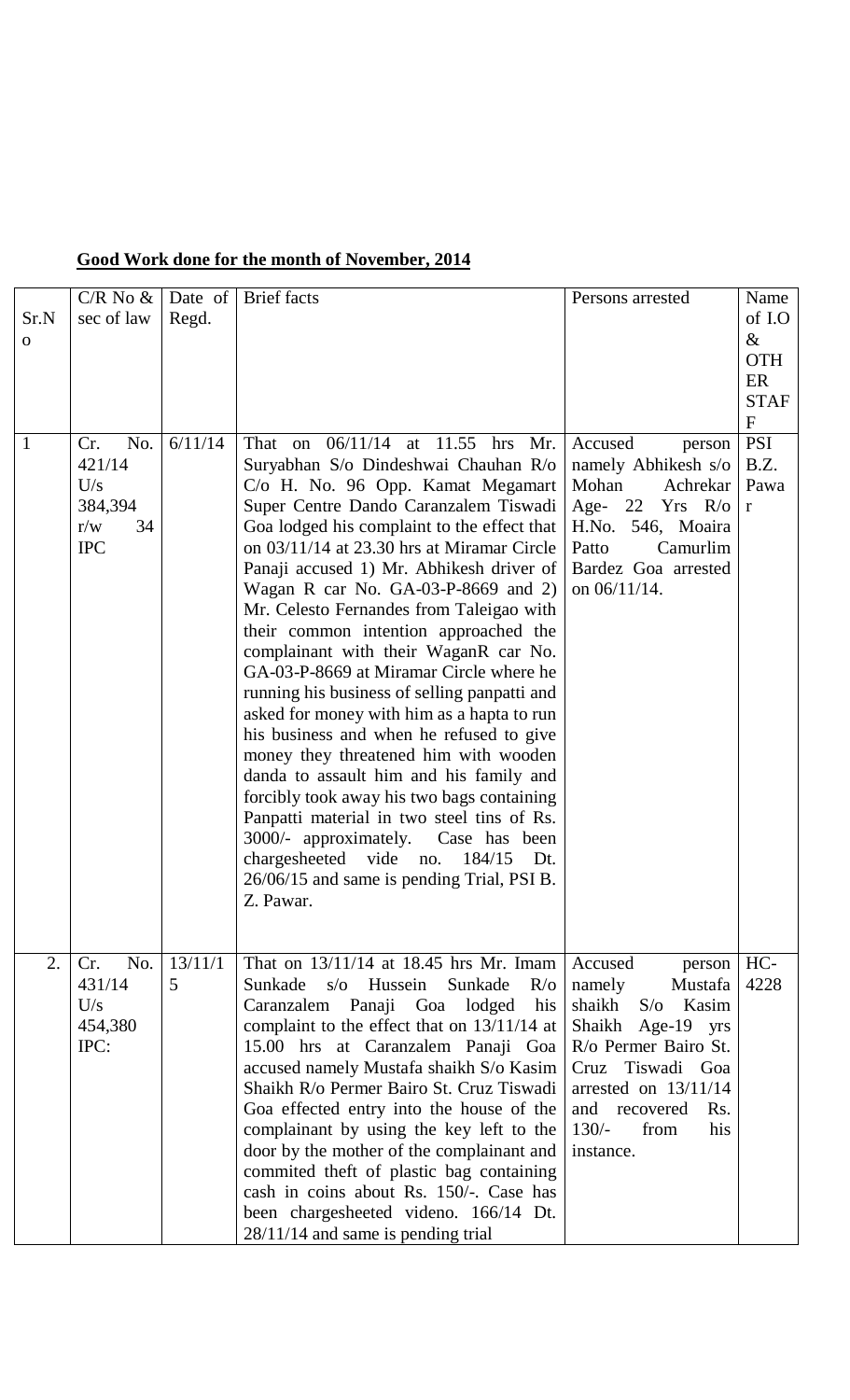| 3. | No.<br>Cr.   | 19/11/1        | That on 19/11/14 at 18.10 Hrs Mr.             | Accused<br>person       | HC-   |
|----|--------------|----------------|-----------------------------------------------|-------------------------|-------|
|    | 435/14       | $\overline{4}$ | Jetharam s/o Hariram Mistry r/o Flat No.      | Anil<br>namely<br>S/O   | 3351  |
|    | U/s<br>379   |                | 6, Land scape, Alfa Residency, Carnzalem      | Dadanguada Gauder       | A.G.  |
|    | IPC:         |                | Goa Lodged his complaint to the effect        | Age- 18 yrs $r/o$ $c/o$ | Parab |
|    |              |                | that On17/11/14 at 20.00 Hrs to 18/6/14 at    | Mojes,<br><b>Bhatan</b> |       |
|    |              |                | 09.00 Hrs at Alfa Residency, Carnzalem        | Caranzalem<br>Goa       |       |
|    |              |                | Goa accused namely Anil s/o Dadanguada        | arrested on $19/11/14$  |       |
|    |              |                | Gauder r/o c/o Mojes, Bhatan Caranzalem       | at 18.15 Hrs.           |       |
|    |              |                | Goa committed theft of Black colour Baja      |                         |       |
|    |              |                | M/Cycle No. GA-07-A-8213,<br>CT100            |                         |       |
|    |              |                | having Chassi No.DUF BLG 59367,               |                         |       |
|    |              |                | Engine No. DUM BLG 09698, Model               |                         |       |
|    |              |                | No.10/2004<br>Value<br>$W/Rs$ .<br>$10,000/-$ |                         |       |
|    |              |                | approximately<br>belonging<br>the<br>to       |                         |       |
|    |              |                | complainant which was parked in an open       |                         |       |
|    |              |                | parking place.                                |                         |       |
| 4. | Cr.No.       | 21/11/1        | That on $21/11/14$ at 00.30 hrs Shri Viraj    | Accused Robbin s/o      | HC-   |
|    | $438/14$ u/s | $\overline{4}$ | s/o Chandrakant Naik r/o H.No. 305,           | Guddan Dulab, age       | 3151  |
|    | 457,380,5    |                | behind Lidia Garden, St.inez Panaji Goa       | 22 yrs, $r/o$ c/o Hotel | U.S.  |
|    | 11 IPC       |                | lodged his complaint to the effect that on    | Fidalgo Room, Tonca     | Khot  |
|    |              |                | 20/11/14 bet. 22.00 hrs to 23.00 hrs at       | Caranzalem Goa is       |       |
|    |              |                | H.No. 305, behind Lidia Garden, St.inez       | arrested on $21/11/14$  |       |
|    |              |                | Panaji Goa the accused person Robbin s/o      | remanded<br>at<br>in    |       |
|    |              |                | Guddan Dulab r/o C/O Fidalgo staff room       | Judicial Custody.       |       |
|    |              |                | N/o Mosara Dist. Hubli effected entry in to   |                         |       |
|    |              |                | the house of the complainant by climbing      |                         |       |
|    |              |                | over the wall from kitchen side and           |                         |       |
|    |              |                | attempted to commit theft of the articles     |                         |       |
|    |              |                | Case<br>from<br>the<br>house.<br>has<br>been  |                         |       |
|    |              |                | chargesheeted vide no. 38/15 Dt. 28/02/15     |                         |       |
|    |              |                | and same is pending Trial,                    |                         |       |
| 5. | No.<br>Cr.   | 18/11/1        | That on $18/11/14$ at 12.50 hrs Shri Veeraj   | Accused<br>person       | $HC-$ |
|    | 433/14       | $\overline{4}$ | P. bandekar R/o s-9 Preey Building Near       | namely Xavier s/o       | 4243  |
|    | U/s<br>379   |                | people High School Mala Panaji Goa            | Kacj D, Mello Age-      | R.D.  |
|    | <b>IPC</b>   |                | lodge his complaint to the effect that on     | 23 Yrs R/o H.No.        | Gad   |
|    |              |                | between 19.00 hrs of 15/11/14 to 21.00 of     | 621/1,<br>Mangurlal     |       |
|    |              |                | 18/11/14 at Near People High School Mala      | Industrial<br>Estate    |       |
|    |              |                | Panaji Goa some unknown culprit/s             | Corlim Goa arrested     |       |
|    |              |                | committed theft of the complainant bag        | on<br>28/11/14.         |       |
|    |              |                | containing one Samsung Duos Mobile            | <b>Recover</b><br>from  |       |
|    |              |                | bearing IMEI No. 356637055172497 with         | Instant).               |       |
|    |              |                | two sim cards bearing No. 8796283206          |                         |       |
|    |              |                | and 703856093, one Moto X mobile              |                         |       |
|    |              |                | bearing<br>IMEI No. 353217051663261           |                         |       |
|    |              |                | without sim card and cash of Rs. 11,000/-     |                         |       |
|    |              |                | All W/Rs. 35,000/- by break opening the       |                         |       |
|    |              |                | Quarter Glass of Wagon R Car bearing          |                         |       |
|    |              |                | No.GA-03-C-2450<br>belonging<br>the<br>to     |                         |       |
|    |              |                | complainants which was parked in an open      |                         |       |
|    |              |                | parking<br>place.<br>Case<br>has<br>been      |                         |       |
|    |              |                | chargesheeted vide no. 45/15 Dt. 05/03/15     |                         |       |
|    |              |                | and same is pending trial,.                   |                         |       |
|    |              |                |                                               |                         |       |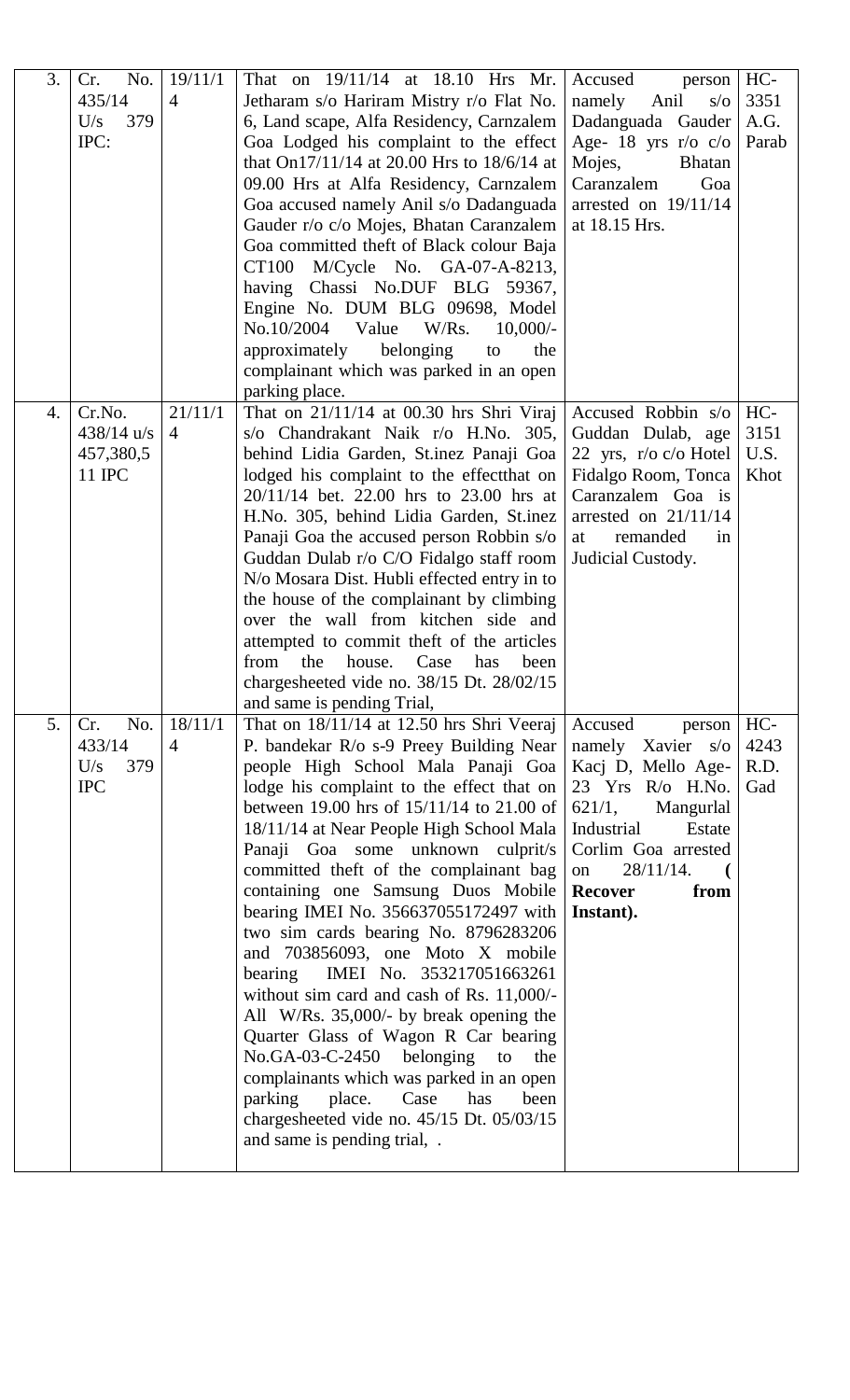| Sr.N<br>$\mathbf{O}$ | $C/R$ No $\&$<br>sec of law                                 | Regd.                     | Date of Brief facts                                                                                                                                                                                                                                                                                                                                                                                                                                                                                                                                                                                                                                                                                                                                                                                                                                                                                                                                                     | Persons arrested                                                                                                                                                                                                                        | Name of<br>I.O<br>$\&$<br><b>OTHER</b><br><b>STAFF</b> |
|----------------------|-------------------------------------------------------------|---------------------------|-------------------------------------------------------------------------------------------------------------------------------------------------------------------------------------------------------------------------------------------------------------------------------------------------------------------------------------------------------------------------------------------------------------------------------------------------------------------------------------------------------------------------------------------------------------------------------------------------------------------------------------------------------------------------------------------------------------------------------------------------------------------------------------------------------------------------------------------------------------------------------------------------------------------------------------------------------------------------|-----------------------------------------------------------------------------------------------------------------------------------------------------------------------------------------------------------------------------------------|--------------------------------------------------------|
| 6.                   | NO.<br>Cr.<br>400/14<br>U/s<br>341,392<br>r/w<br>34<br>IPC: | 10/10/1<br>$\overline{4}$ | That on 10/10/14 at 05.15 Hrs<br>Shri. Raj K. Yadav Age- 28 Yrs<br>R/o Behind J.B. Strore Mala<br>Panaji Goa lodged his complaint<br>to the efrect that on $10/10/14$ at<br>01.00 Hrs On the way from Down<br>the road to Mala Panaji Goa<br>Accused<br>persons<br>$namely$ 1)<br>Shanawaz s/o Mohammed Issaq<br>Gove Age- 18 Yrs R/o Kamillo,<br>Maddar, Tonca Cranzalem Goa,<br>2) Nagoji s/o Yashoda Naik Age-<br>20 Yrs R/o Premeiro Bairo,<br>H.No. 1016/1, Calapur Tiswadi<br>Goa and rwo other unknowen<br>with<br>their<br>accused<br>persons<br>intension<br>wrongfully<br>common<br>restained the complaintnat and<br>further complainantwas put in fear<br>to cause of injury with knife and<br>thereafter snatched cash of Rs.<br>2400/- and one mobile phone<br>W/Rs. 2000/- All W/Rs. 4400/-<br>approximately belonging to the<br>complainant. Further investigation<br>is in progress with PSI S.S.<br>Narvekar.<br>Property<br><b>Not</b><br>Recovered) | 1) Shanawaz s/o Mohammed<br>Issaq Gove Age- 18 Yrs R/o<br>Kamillo,<br>Maddar,<br>Tonca<br>Cranzalem Goa ,2) Nagoji s/o<br>Yashoda Naik Age- 20 Yrs R/o<br>Premeiro Bairo, H.No. 1016/1,<br>Calapur Tiswadi Goa arrested<br>on 10/10/14. | <b>PSI</b><br>Sachin<br>Narveka<br>r & Staff           |

### **Good Work done for the month of October, 2014**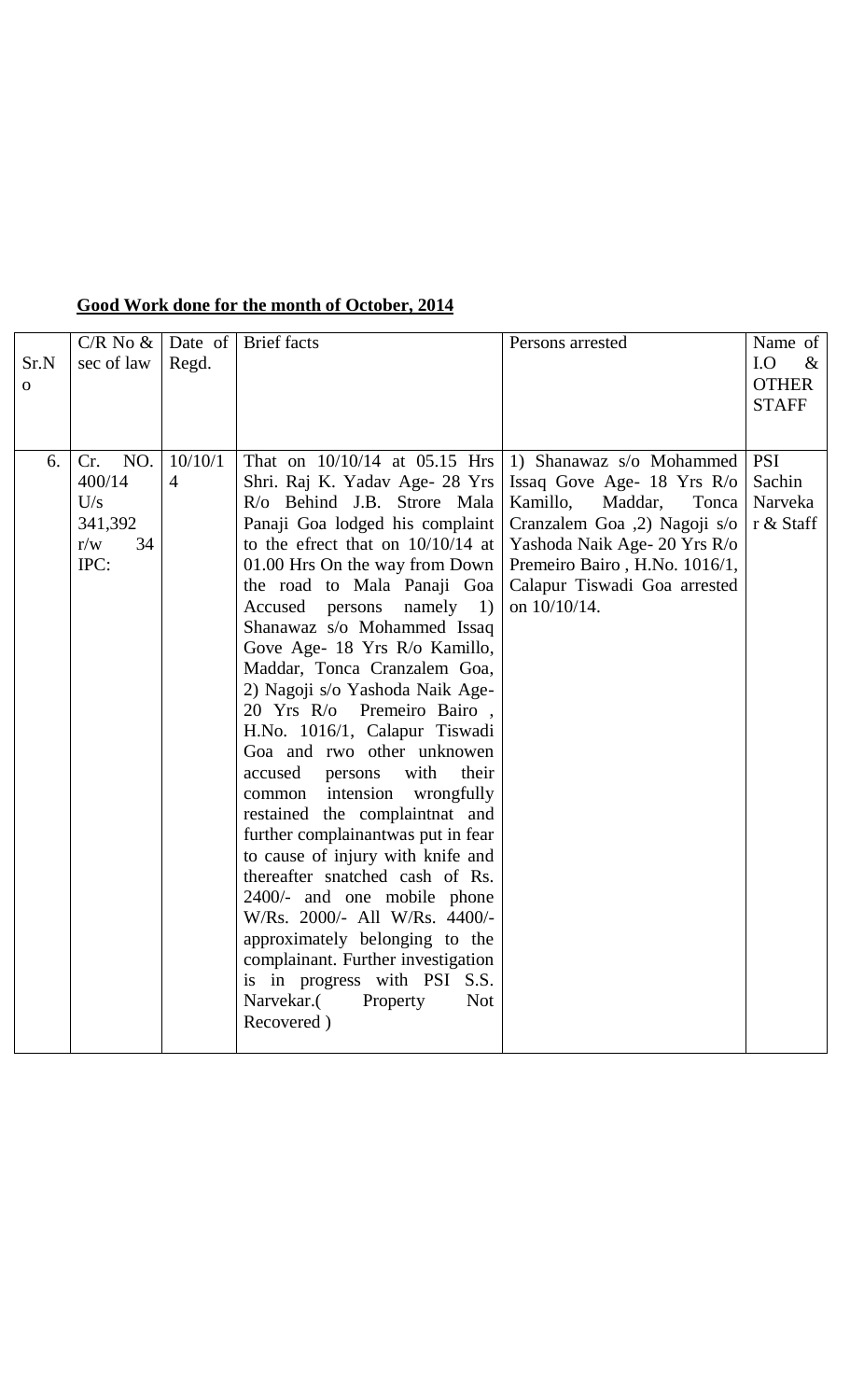|                | $C/R$ No & sec of Date         |       | of | <b>Brief</b> facts               | Persons arrested             | Name of I.O          |
|----------------|--------------------------------|-------|----|----------------------------------|------------------------------|----------------------|
| Sr.            | law                            | Regd. |    |                                  |                              | <b>OTHER</b><br>$\&$ |
| N <sub>o</sub> |                                |       |    |                                  |                              | <b>STAFF</b>         |
| 7.             | Cr. No. $349/14$ u/s   04/9/14 |       |    | :- That on $04/09/14$ at 12.     | Asud Ulla<br>$s/\sigma$      | LIB team             |
|                | 356, 419, 379 r/w              |       |    | 55 hrs Smt. Shanta w/o           | Masha Ulla age               |                      |
|                | 34 IPC                         |       |    | Anand Rao Lapazxy r/o            | 40 yrs, $r/o$ Lane           |                      |
|                |                                |       |    | BS-2, TR, Mansion St.            | Conbaabd, Pater              |                      |
|                |                                |       |    | Panaji<br>Goa<br>Inez,           | Basti, Pune<br>$\frac{1}{1}$ |                      |
|                |                                |       |    | appeared at this PS and          | arrested<br>on               |                      |
|                |                                |       |    | lodged her complaint to          | $05/09/14$ .                 |                      |
|                |                                |       |    | the effect that<br><sub>on</sub> |                              |                      |
|                |                                |       |    | $04/09/14$ at 09.45 hrs at       |                              |                      |
|                |                                |       |    | BS-2, TR, Mansion St.            |                              |                      |
|                |                                |       |    | Inez, Panaji Goa the             |                              |                      |
|                |                                |       |    | unknown accused male             |                              |                      |
|                |                                |       |    | their<br>with<br>person          |                              |                      |
|                |                                |       |    | intention<br>common              |                              |                      |
|                |                                |       |    | impersermat him as a             |                              |                      |
|                |                                |       |    | Police and they after            |                              |                      |
|                |                                |       |    | snatched<br>one                  |                              |                      |
|                |                                |       |    | Mangalsutra weighing             |                              |                      |
|                |                                |       |    | about 40 grms. And one           |                              |                      |
|                |                                |       |    | gold Chain all W/R s.            |                              |                      |
|                |                                |       |    | 150000/- approximately.          |                              |                      |

### **Good Work done for the month of September, 2014**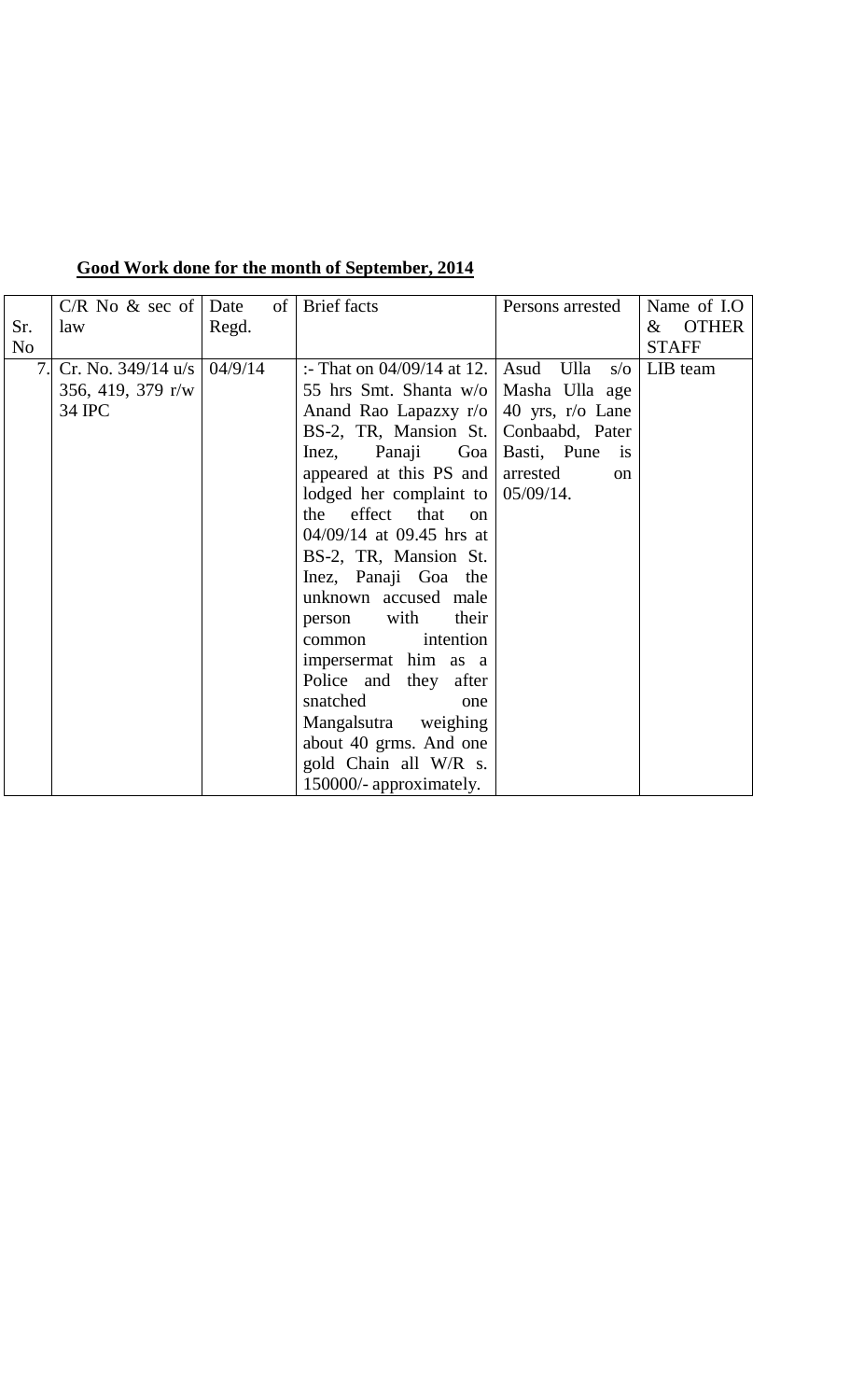|       | $C/R$ No $\&$ sec | of <sub>1</sub><br>Date | <b>Brief</b> facts                             | Persons                 | Name of       |
|-------|-------------------|-------------------------|------------------------------------------------|-------------------------|---------------|
| Sr.No | of law            | Regd.                   |                                                | arrested                | I.O<br>$\&$   |
|       |                   |                         |                                                |                         | <b>OTHER</b>  |
|       |                   |                         |                                                |                         | <b>STAFF</b>  |
| 1.    | No.<br>Cr.        | 30/07/14                | That on $30/07/14$ at 13.05 hrs upon the       | Harunish                | <b>PSI</b>    |
|       | 305/14<br>u/s     |                         | complaint of Mr. Roland Rodrigues S/o          | S/O                     | ANnat         |
|       | 380<br>34<br>r/w  |                         | Raymond Rodrigues H. No. 179/184 behind        | Abdul                   | Gaonkar       |
|       | <b>IPC</b>        |                         | Devashree enclave Alto Bela Vista Sangolda     | Gaffar                  | and           |
|       |                   |                         | Bardez Goa lodged his complaint to the effect  | Age- $46$               | Robot         |
|       |                   |                         | that on 28/07/14 between 18.35 hrs to 18.45    | $R$ <sub>o</sub><br>yrs | <b>Staffs</b> |
|       |                   |                         | hrs at Garment Shop Styled as Maria Elenas     | 42                      |               |
|       |                   |                         | Wardrobe situated at G-3 Unitech City Centre   | Kadwatin                |               |
|       |                   |                         | Opp. Niyaz restuarnt M.G. Road Panaji Goa      | agar                    |               |
|       |                   |                         | three unidentified female one adult and two    |                         |               |
|       |                   |                         | youth entered in the shop of the complainant   |                         |               |
|       |                   |                         | with intend to purchase cloths and further one |                         |               |
|       |                   |                         | of them diverted attention of sales staff and  |                         |               |
|       |                   |                         | others committed theft of 02 taps and 02 dress |                         |               |
|       |                   |                         | from the shop all W/Rs. 9000/-. Accused        |                         |               |
|       |                   |                         | person namely Harunish S/o Abdul Gaffar        |                         |               |
|       |                   |                         | Age-46 yrs R/o 42 Kadwatinagar arrested on     |                         |               |
|       |                   |                         | $12/08/14$ & released on bail by court on      |                         |               |
|       |                   |                         | 13/08/14.(Recovered                            |                         |               |

### **Good Work done for the month of AUGUST, 2014**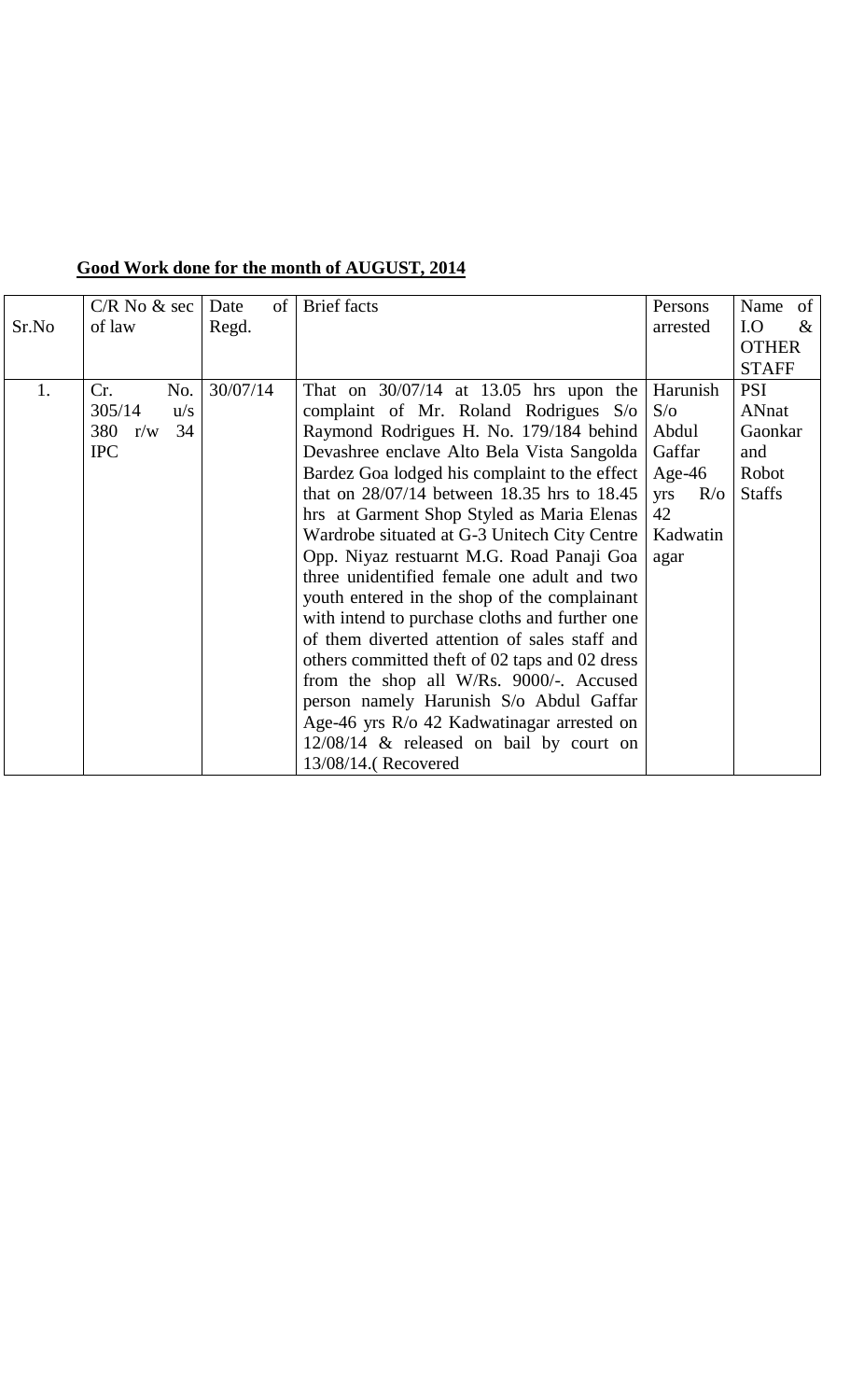### **Good Work done for the month of July, 2014**

|     | $C/R$ No &        | Date   | <b>Brief</b> facts                                                                 | Persons arrested              | Name of I.O   |
|-----|-------------------|--------|------------------------------------------------------------------------------------|-------------------------------|---------------|
| Sr. | sec of law        | of     |                                                                                    |                               | & OTHER       |
| No  |                   | Regd.  |                                                                                    |                               | <b>STAFF</b>  |
|     | Cr.No.            | 4/7/14 | : That on $04/07/14$ at 21.30 Hrs upon the                                         | Accused person                | PSI ANnat     |
|     | 277/14<br>U/s     |        | complaint on behalf of State/ Shri. Sushant                                        | namely 1) Abdul               | Gaonkar       |
|     | 20(b)(ii)(a)      |        | Kandolkar PC-5631 of the Panaji Police                                             | Xec s/o Abdul                 | and Robot     |
|     | and 27 of         |        | Station to the effect that on $04/07/14$ prior ro                                  | Rahim Age- 18                 | <b>Staffs</b> |
|     | <b>NDPS</b> Act   |        | 16.05 Hrs at Jilali Mord Taleigao Goa                                              | <b>Yrs Occ- Student</b>       |               |
|     |                   |        | accused person namely 1) Abdul Xec s/o                                             | $R$ <sub>o</sub>              |               |
|     |                   |        | Abdul Rahim Age- 18 Yrs Occ- Student R/o<br>Nandavandan<br>Complex Ground<br>floor | Nandavandan<br>Complex Ground |               |
|     |                   |        | Miramar next to Kamat Estate, 2) Mr. Mr.                                           | floor<br>Miramar              |               |
|     |                   |        | Fabio Lobo s/o Savio Lobo Age- 18 Yrs Occ-                                         | next to Kamat                 |               |
|     |                   |        | Student R/o Baga Near Titos, 3) Rebuen s/o                                         | Estate, 2) Mr.                |               |
|     |                   |        | Theodore Rodriges Age- 18 Yrs Occ- Student                                         | Fabio Lobo s/o                |               |
|     |                   |        | R/o H.No.151 Dando Candolim Bardez Goa                                             | Savio Lobo Age-               |               |
|     |                   |        | alongwith Juvenile conflict of law namely                                          | 18<br>Yrs<br>Occ-             |               |
|     |                   |        | Miss. Ramona d/o Raul Prezeres Age- 16 Yrs                                         | Student<br>$R$ <sub>o</sub>   |               |
|     |                   |        | Occ- Student r/o Next to Landscape, Shgire,                                        | Baga, Near Titos,             |               |
|     |                   |        | Carnzalem and Monhish Lahir s/o Superna                                            | 3) Rebuen $s/\sigma$          |               |
|     |                   |        | Lahir Age- 17 Yrs Occ- Student R/o 4/F-1,                                          | Theodore                      |               |
|     |                   |        | Model Exotica St. Inez found consuming                                             | Rodriges Age-18               |               |
|     |                   |        | Narcotic drugs suspreted to be Ganja and                                           | <b>Yrs Occ- Student</b>       |               |
|     |                   |        | also found at the spot one pLastic bottle                                          | $R/\sigma$<br>H.No.151        |               |
|     |                   |        | containg liquid and liter and small qualntity                                      | Dando Candolim                |               |
|     |                   |        | of dry glass leafi substaince suspected to be                                      | <b>Bardez</b><br>Goa          |               |
|     |                   |        | ganja weighing 6 grams W/Rs. 200/-.                                                | arrested<br>on<br>04/07/14.   |               |
|     | Cr.No.            | 5/7/14 | That on $05/07/14$ at 23.05 hrs upon the Accused person   PI                       |                               | Panaji        |
|     | 279/14<br>U/s     |        | complaint on behalf of State/ Shri. Rajendra   namely 1) Nilesh   P.S& LIB         |                               |               |
|     | 3(1),             |        | Prabhudessai PI Panaji P.S. to theffect that on Pradhan Age-38                     |                               | <b>Staffs</b> |
|     | 4(1(2)(b),        |        | 05/07/14 between 18.35 hrs to 21.45 hrs at                                         | $R$ <sub>o</sub><br>yrs       |               |
|     | 5(1)(a)(b)(c)(    |        | Lizzes hairdresser/Beautician/Spa Shop No.                                         | Madhuban                      |               |
|     | $(d)$ ,           |        | 6/7 of T.R. Maision building near Caculo                                           | Colony near Post              |               |
|     | $6(1)(a)(b)$ ,    |        | Ford Showroom St. Inez raid was conducted                                          | office,<br>Karad              |               |
|     | $6(3)(a)$ , 7(b)  |        | at accused person namely 1)Nilesh Pradhan                                          | Slivassa<br>Dadar             |               |
|     | of ITP Act        |        | Age-38 yrs R/o Madhuban Colony near Post                                           | Nagar Haveli 2)               |               |
|     | 1956 & Sec        |        | office, Karad Slivassa Dadar Nagar Haveli 2)                                       | Vipul<br>S/O                  |               |
|     | $354(a)(i)(ii)$ , |        | Vipul S/o Babhubhai Patel Age-28 yrs R/o C-                                        | Babhubhai Patel               |               |
|     | 366(b), 370,      |        | 204 Sai Residency, Silvassa Dadar Nagar                                            | Age-28 yrs $R$ /o             |               |
|     | $370(a)(2)$ of    |        | Haveli 3) Pankaj Sharma Age-36 yrs R/o                                             | $C-204$<br>Sai                |               |
|     | <b>IPC</b>        |        | Shree Shamsadan Tonkar Karad Slivassa                                              | Residency,                    |               |
|     |                   |        | Dadar Nagar Haveli 4) Sydney Barretto age-                                         | Silvassa<br>Dadar             |               |
|     |                   |        | 38 yrs R/o H. No. 1104Vaddlem Bhat Bhat                                            | Nagar Haveli 3)               |               |
|     |                   |        | Taleigao Panaji Goa 5) Elizabet Kumara R/o                                         | Pankaj<br>Sharma              |               |
|     |                   |        | Pune (Absconding) conducted by engaging                                            | Age-36 yrs $R$ /o             |               |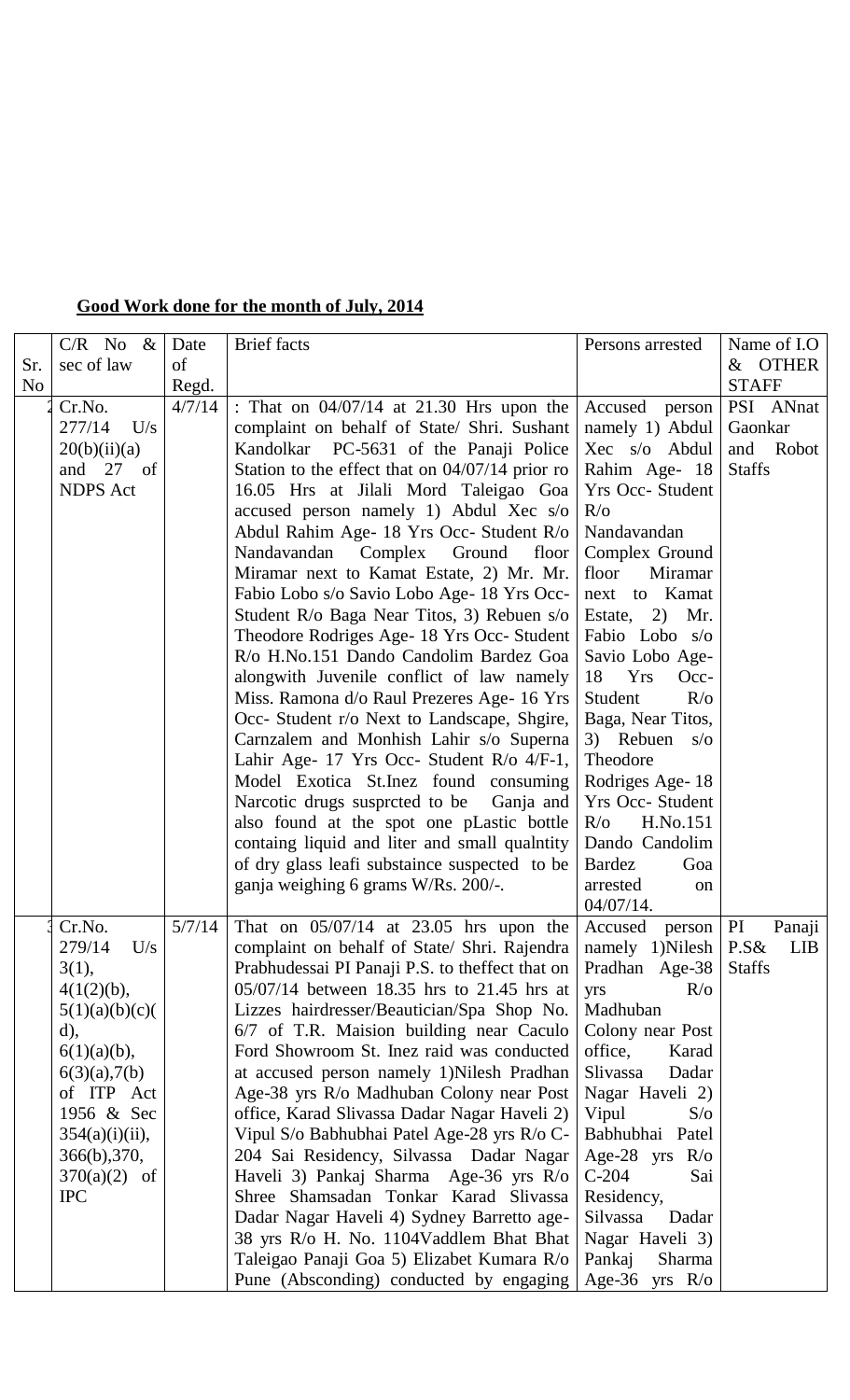|                                                      |                          | decoy customer at LIZZE's hairdresser/<br>beautician /spa at St. Inez Panaji wherein six<br>ladies namely 1) Sudjai Promphan Age- 40<br>Yrs R/o Thailand, 2) Ponphan Boottriwong<br>Age- 28 Yrs R/o Thailand, 3) Puangssuk<br>Chalermpan Age- 30 Yrs r/o Thailand, 4)<br>Krittayanee Sophang Age- 34 Yrs R/o<br>Thailand 5) Rajeshree Dikshit Age- 48 Yrs<br>R/o Miramar, 6) Bharti Badaji Age- 30 Yrs<br>R/o St. Cruz were rescued.                                                                                                                                                                                                                                                                                                                                                                                                                                                                                                                                                                                                                                                                                                    | Shreesshamsadan<br>Tonkar<br>Karad<br>Slivassa<br>Dadar<br>Nagar Haveli 4)<br>Sydney Barretto<br>age-38 yrs R/o H.<br>No.<br>1104<br>Vaddlem<br><b>Bhat</b><br>Taleigao<br>Bhat<br>Panaji<br>Goa<br>arrested<br><sub>on</sub><br>$05/07/14$ . |                                                                 |
|------------------------------------------------------|--------------------------|-----------------------------------------------------------------------------------------------------------------------------------------------------------------------------------------------------------------------------------------------------------------------------------------------------------------------------------------------------------------------------------------------------------------------------------------------------------------------------------------------------------------------------------------------------------------------------------------------------------------------------------------------------------------------------------------------------------------------------------------------------------------------------------------------------------------------------------------------------------------------------------------------------------------------------------------------------------------------------------------------------------------------------------------------------------------------------------------------------------------------------------------|-----------------------------------------------------------------------------------------------------------------------------------------------------------------------------------------------------------------------------------------------|-----------------------------------------------------------------|
| Cr.No.<br>120/14<br>U/s<br>454,457,380<br><b>IPC</b> | 21/3/1<br>$\overline{4}$ | That on 21/03/14 at 11.00 Hrs One Shri<br>Pronay S/o Anant Kamat Age-46 yrs Occ-<br>Advocate R/o Flat No. 720 Kamat Royale<br>Caranzalem Panaji Goa and lodged his<br>complaint to the effect that between 20/03/14<br>at 19.30 hrs to 21/03/14 at 09.30 hrs at AF2<br>Casa Immaculada Building 1 <sup>st</sup> Floor Near<br>Church Panaji Goa some unknown culprit/s<br>broke the main door of the complainant and<br>committed theft of one CPU W/Rs.22000/-<br>One VIP brief case W/Rs. 3000/- and cash of<br>Rs. 5000/- All W/Rs.30000/- approximately<br>Further investigation is in progress with PSI<br>Sachin Narvekar. (Not Recovered)                                                                                                                                                                                                                                                                                                                                                                                                                                                                                        | Accused namely<br>Abdul Aziz @<br>Sohail Betyhani<br>s/o late Rsheman<br>Batyhani age 31<br>yrs, r/o Rabani<br>Manzil Naduvain<br>house Po. Paula,<br>Kasargod Kerala<br>arrested<br><b>on</b><br>07/07/2014                                  | <b>PSI</b><br>S.S.<br><b>Narvekar</b>                           |
| No.<br>Cr.<br>283/14<br>U/s<br>457,380 IPC           | 11/7/1<br>$\overline{4}$ | Upon the letter received from Dabolim airport<br>police station enclosing the original copy of<br>complaint and copy of FIR 00/14, $u/s$ 457, $D/o$<br>380 IPC registered at Dabolim<br>Navlesh Dessai registered an offence That on<br>11/07/14 at 20.45 hrs Mr. Rajesh Girdhari<br>Khemka, r/o Welfare apartment, Banachati,<br>Durgapur, Bengal lodged his complaint to the<br>effect that on 11/07/2014 at 01.00 hrs at Sher-<br>E- Punjab Hotel, Panaji-Goa, accused person<br>namely Rashmi Tandon N/o Bhopal who is<br>the friend of the complainant was present at<br>the party along with two male friends<br>organized by the complainant and further the<br>accused lady stolen gold ornaments i.e. one<br>Bracelet and one Gold chain with 05 pieces of<br>locket (of lord laxmi, Lali, Rudras, Krishna,<br>Tabige) all W Rs. 6,00,000/- from the<br>dressing table of the room of the complainant<br>and thereafter ran away from the room and<br>thereby committed theft. The Gold ornaments<br>involved in this case have been recovered by<br>CISF staff of Airport authority Dabolim and<br>presently in their custody | Accused namely<br>Reshmi<br>Tendon<br>Rahul<br>by PI Tandon age $19$<br>yrs r/o H.No. $31,$<br>Sultanabad,<br>Bhopal presently<br>$c/\sigma$<br>Naresh<br>Caculo,<br>Mall<br>Panaji<br>Goa<br>arrested<br>on<br>11/07/2014                    | PI Navlesh<br>Dessai<br>Dabolim<br>airport<br>police<br>station |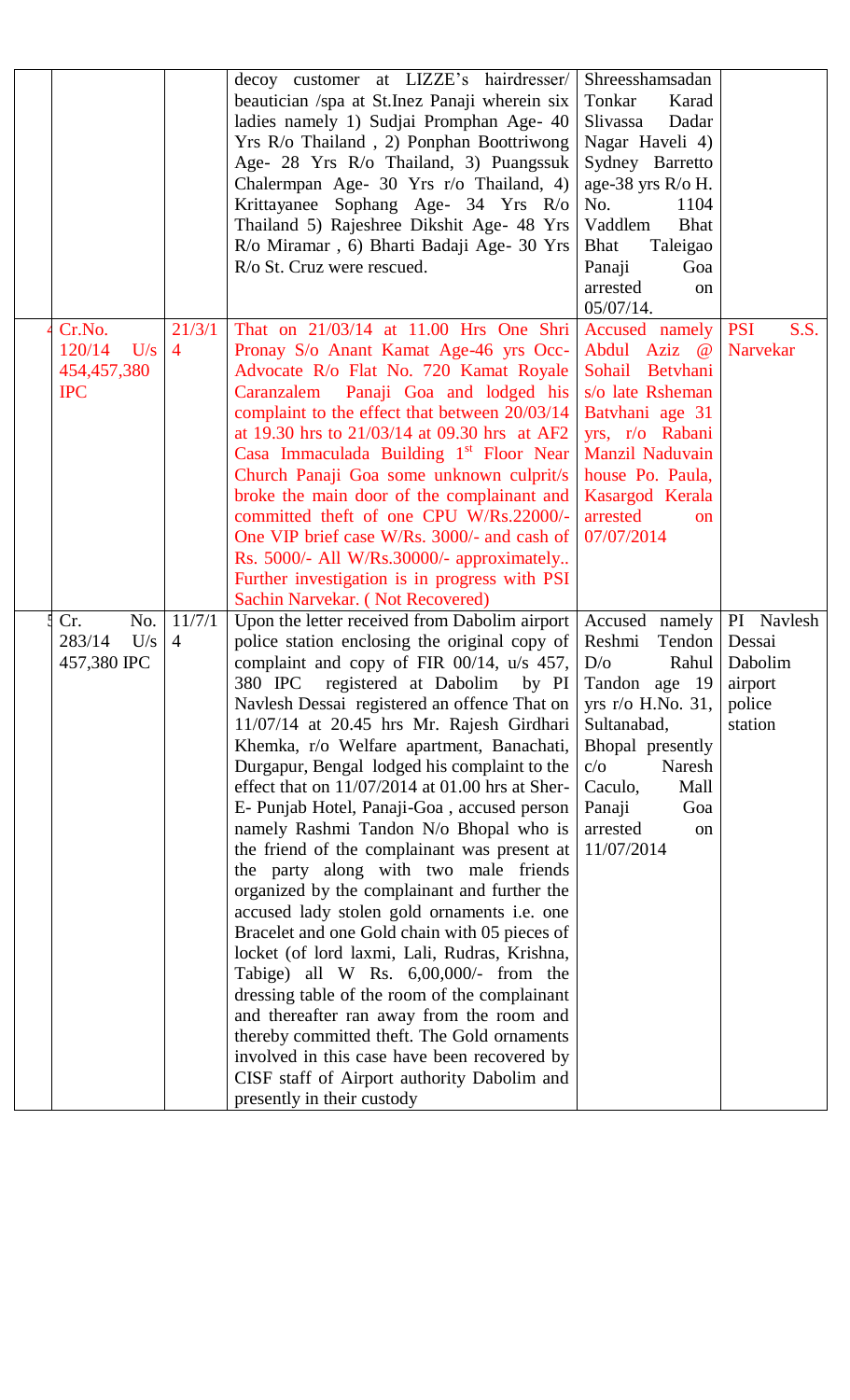|  |  |  |  |  |  | Good Work done for the month of June, 2014 |  |  |  |
|--|--|--|--|--|--|--------------------------------------------|--|--|--|
|--|--|--|--|--|--|--------------------------------------------|--|--|--|

|                | N <sub>o</sub><br>C/R | Date of | <b>Brief</b> facts                                  | Persons arrested         | Name          |
|----------------|-----------------------|---------|-----------------------------------------------------|--------------------------|---------------|
| Sr.            | & sec of              | Regd.   |                                                     |                          | of<br>I.O     |
| N <sub>o</sub> | law                   |         |                                                     |                          | $\&$          |
|                |                       |         |                                                     |                          | <b>OTHE</b>   |
|                |                       |         |                                                     |                          | $\mathbf R$   |
|                |                       |         |                                                     |                          | <b>STAFF</b>  |
| 6.             | Cr.No.                | 5/6/14  | That on $05/06/14$ at 01.40 hrs Mr. Shivanand S/o   | Accused namely           | HC-           |
|                | 243/14                |         | Anand Dabolkar R/o H. No. 504 Mesta Bhat            | Vijay<br>$s/\sigma$      | 3351          |
|                | 379<br>u/s            |         | Merces Goa lodged his complaint to the effect that  | Digambar Pawar           | A.G.          |
|                | <b>IPC</b>            |         | on 04/06/14 between 21.30 hrs to 23.00 hrs at Salu  | @ Chauhan age            | Parab &       |
|                |                       |         | Bar and Restaurant St. Inez Panaji Goa unknown      | 25 yrs, $r/o$ near       | <b>Staff</b>  |
|                |                       |         | culprit/s committed theft of Access Scooter bearing | Bal<br><b>Bhavan</b>     |               |
|                |                       |         | No.GA-07-M-3868,<br>Chassis<br>No.                  | Campal<br>Panaji         |               |
|                |                       |         | MB8CF4CADD8101746,<br>Engine<br>No.                 | Goa $N/\sigma$<br>Pune   |               |
|                |                       |         | 74862290341 Model No. 2013 Colour- white            | arrested<br>on           |               |
|                |                       |         | W/Rs. 50,000 along with cash of Rs. 1,34,000/-      | 5/6/14                   |               |
|                |                       |         | belongs to the complainant which was kept inside    |                          |               |
|                |                       |         | the dickey of the scooter which was parked in an    |                          |               |
|                |                       |         | open parking place. stolen property is recovered    |                          |               |
|                |                       |         | from his instance. Further investigation is in      |                          |               |
|                |                       |         | progress with HC-3351 A.G. Parab                    |                          |               |
| 7.             | Cr.<br>No.            | 15/05/1 | That on $15/05/14$ at 09.05 Hrs Shri Yoganand s/o   | Uday<br>$s/\sigma$       | <b>PSI</b>    |
|                | 216/14                | 4       | Salvo Khedekar r/O H.No. 210/A, Volant Verem        | Ramchandra               | <b>Mahesh</b> |
|                | U/s                   |         | Bardez Goa Lodged his complaint to the effect       | Patil @ Guddu            | Gader         |
|                | 457,380               |         | that on $15/05/14$ at 02.30 Hrs at in the Samrath   | age 26 yrs r/o $c/o$     | na            |
|                | r/W<br>34             |         | General Store Opp. Big G shopping Mall Panaji       | <b>Britto</b><br>Maddar  | dstaff        |
|                | <b>IPC</b>            |         | Goa Three unknown accused persons having            | Karapur,<br>St.          |               |
|                |                       |         | strong build, with their common intensioned         | Cruz,<br>$N/\sigma$      |               |
|                |                       |         | damage the shetter of Samrath General Store shop    | Karnataka                |               |
|                |                       |         | be bending and entered in to the shop and arrested  | <sub>on</sub>            |               |
|                |                       |         | committed theft of Cash of Rs. 15000/- in different | $9/6/14$ . Accused       |               |
|                |                       |         | denomination notes as bundles, Gold Flakes King     | Vijaykumar<br>$s/\sigma$ |               |
|                |                       |         | Size, Cigarettes packets W/Rs. 8000/- and Mobile    | <b>Sukhdev Salunke</b>   |               |
|                |                       |         | recharge Vouchers of different companies W/Rs.      | age $21$ yrs r/o         |               |
|                |                       |         | 20000/- Total W/Rs. 43000/- approximately and       | Madder Kalapur           |               |
|                |                       |         | fled away from the spot. Accused namely Uday s/o    | Tiswadi Goa N/o          |               |
|                |                       |         | Ramchandra Patil @ Guddu age 26 yrs r/o c/o         | <b>Bijapur</b>           |               |
|                |                       |         | Britto Maddar Karapur, St. Cruz, N/o Karnataka      | Karnataka<br>$\&$        |               |
|                |                       |         | arrested on 9/6/14. Accused Vijaykumar s/o          | Omkar<br>$s/\sigma$      |               |
|                |                       |         | Sukhdev Salunke age 21 yrs r/o Madder Kalapur       | Maruti Patil age         |               |
|                |                       |         | Tiswadi Goa N/o Bijapur Karnataka & Omkar s/o       | 24 yrs r/o St.cruz       |               |
|                |                       |         | Maruti Patil age 24 yrs r/o St.cruz Tiswadi Goa     | Tiswadi<br>Goa           |               |
|                |                       |         | both arrested on 19/06/14. Further investigation is | both arrested on         |               |
|                |                       |         | in progress with PSI Mahesh Gadekar. (Recovered     | 19/06/14                 |               |
|                |                       |         | <b>Gold Flakes King Size)</b>                       |                          |               |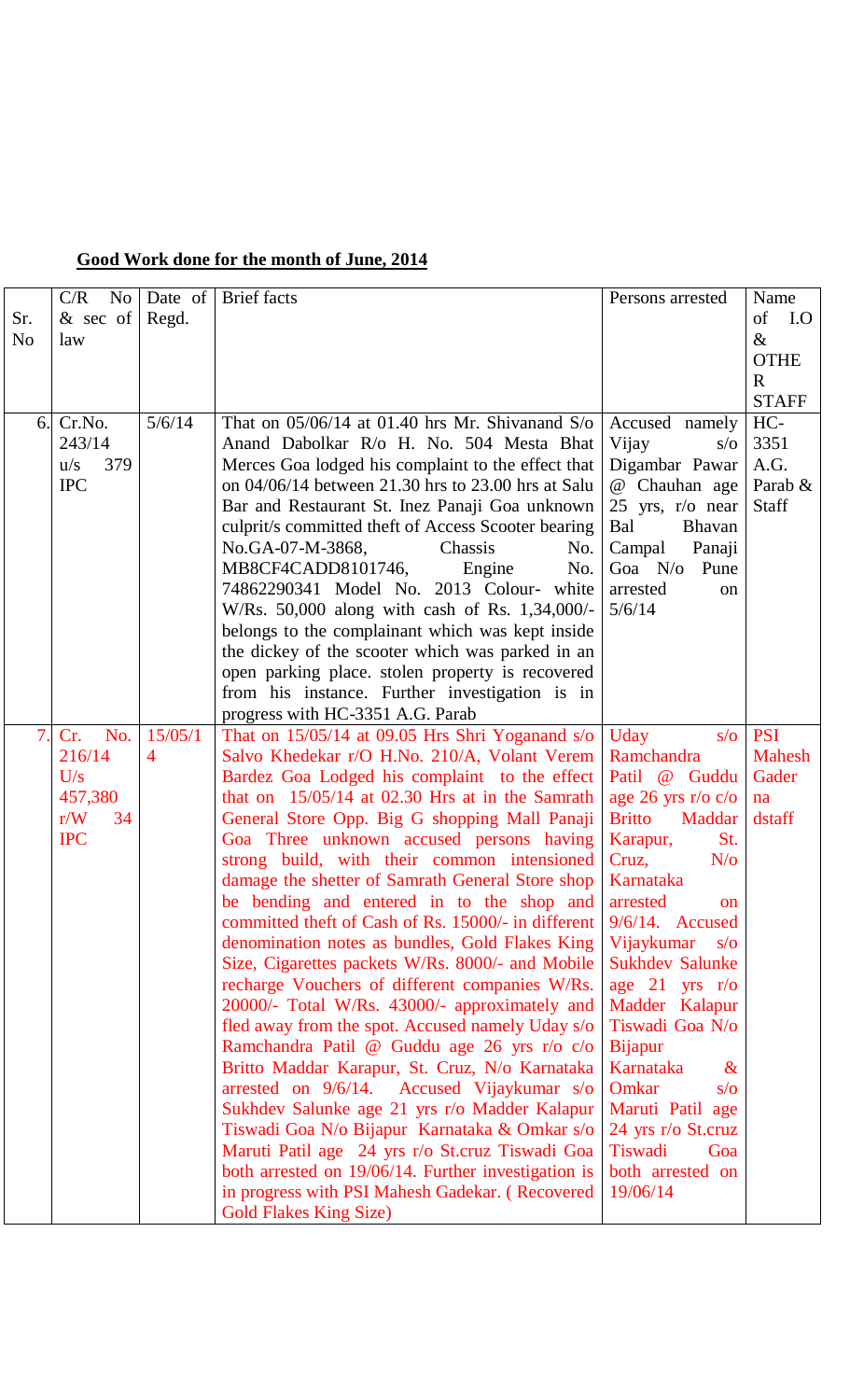| 8.             | Cr.No.        | 21/10/2 | : That on 21/10/2013 at 12.00 hrs complainant Shri                                           | Accused Madhu                | <b>PSI</b>    |
|----------------|---------------|---------|----------------------------------------------------------------------------------------------|------------------------------|---------------|
|                | 451/13        | 013     | Antonio S/o Xavier FErnandes R/o H.No. 774, St.                                              | Sudan<br>$s/\sigma$          | Diago         |
|                | U/s           |         | Augustine waddo St. Cruz Goa lodged hs                                                       | Narashima Najak              | Gracias       |
|                | 454, 457, 3   |         | complaint to the effect that on between 20/10/13 at                                          | age $51$ yrs r/o             | $\&$          |
|                | <b>80 IPC</b> |         | 13.00 hrs to 10.30 hrs on 21/10/13 at Drynan                                                 | H.No.<br>48/4,<br>Buttembti, | <b>Staffs</b> |
|                |               |         | Agencies, opposite Geeta Bakery, Panaji Goa                                                  | Merces<br>Tiswadi            |               |
|                |               |         | which unknown accused person/s effected entry                                                | Goa arrested on              |               |
|                |               |         | into shop by opening the roof tiles and committed                                            | $20/6/14$ .                  |               |
|                |               |         | theft of cash of Rs. 60,000/- approximately from                                             |                              |               |
|                |               |         | the drawers belongs to the complainant. Accused                                              |                              |               |
|                |               |         | person namely Irfan Jazak Sahab Maynoli Age-26                                               |                              |               |
|                |               |         | Yrs R/o Indira Nagar Chimbel N/O Karwar                                                      |                              |               |
|                |               |         | Karnataka arrested on 23/04/14. Recovered cash                                               |                              |               |
|                |               |         | of Rs. $4500/-$ . & Further investigation is in                                              |                              |               |
|                |               |         | progress with PSI Diago Gracias.                                                             |                              |               |
| 9 <sub>1</sub> | Cr.No.        | 16/6/14 | That on $16/06/14$ at 12.15 hrs Shri N.K. Gupta R/o                                          | Accused namely               | <b>PSI</b>    |
|                | 263/14        |         | 2C Kamat anushka Nagar Mumbai lodged his                                                     | Nitesh Mehta age             | Vikram        |
|                | 379<br>u/s    |         | complaint to the effect that on 13/06/14 at 18.00                                            | 32 yrs $r/\sigma$ 28/1,      | Naik &        |
|                | <b>IPC</b>    |         | hrs at Opposite to Panaji Residency Hotel, accused                                           | Shehlata<br>Rani             | <b>Staffs</b> |
|                |               |         | person namely Nitesh Mehta full name & address<br>not known stolen/taken cash of Rs. 2 lakhs | 304,<br>Sri<br>Nath<br>Cunj  |               |
|                |               |         | belonging<br>complainant<br>Further<br>the<br>to                                             | Appartment,                  |               |
|                |               |         | investigation is in progress with PSI Vikram Naik.(                                          | Indor is arrested            |               |
|                |               |         | Not recovered                                                                                | on 25/06/14                  |               |
|                |               |         |                                                                                              |                              |               |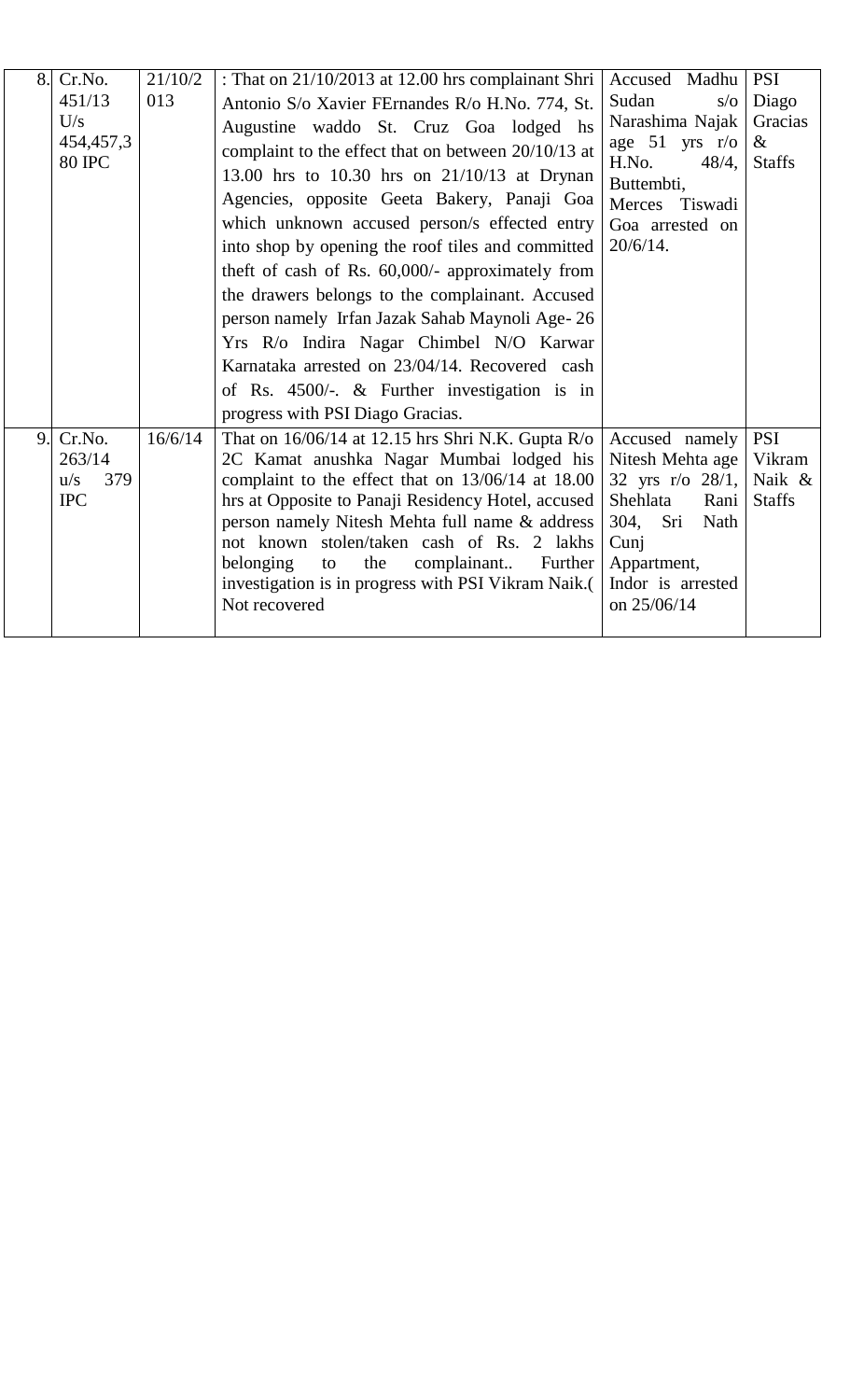## **Good Work done for the month of May 2014**

|                | $C/R$ No & sec of Date of             |                | <b>Brief</b> facts                           | Persons                  | of<br>Name   |
|----------------|---------------------------------------|----------------|----------------------------------------------|--------------------------|--------------|
| Sr.            |                                       |                |                                              | arrested                 | I.O<br>$\&$  |
|                | law                                   | Regd.          |                                              |                          |              |
| N <sub>o</sub> |                                       |                |                                              |                          | <b>OTHER</b> |
|                |                                       |                |                                              |                          | <b>STAFF</b> |
|                | 10 Cr. no. $130/14$ U/s               | 13/05/1        | <b>Cr.</b> No. 207/14 U/s 379 IPC: That on   | 1) Mr. Pratik            | LIB Team     |
|                | 379 IPC, 164/14                       | $\overline{4}$ | 13/05/14 at 21.00 Hrs Mrs Prasanna Pai       | $S/\sigma$<br>Rajan      |              |
|                | 379<br>IPC,<br>U/s                    |                | Essar Residency C-3 F-3/4<br>$R/\sigma$      | Chinchenkar              |              |
|                | 167/14 U/s 379                        |                | Amaralwada Talegaio Panaji Goa lodged        | Age-22<br>yrs            |              |
|                | IPC, $171/14$ U/s                     |                | his complaint to the effect that on between  | $R$ / $\sigma$ H.<br>No. |              |
|                | 379 IPC, 204/14                       |                | 13/05/14 between 20.00 hrs to 20.45 hrs in   | 902<br>Tanaji            |              |
|                | 379<br>IPC,<br>U/s                    |                | front of Joggers Park Altinho Panaji         | Galli Belgaum            |              |
|                | 205/14 U/s 379                        |                | unknown accused person/s committed           | Karnataka.pres           |              |
|                | IPC, $207/14$ U/s                     |                | theft of Honda Aviator Scooter bearing       | ently<br>at              |              |
|                | 379 IPC, 209/14                       |                | GA-07-M-5303,<br>No.<br>Chassis              | Trikant                  |              |
|                | 379<br>U/s                            |                |                                              |                          |              |
|                | IPC,                                  |                | $No.ME4JF215HD8072163,$ Engine               | Building Near            |              |
|                | 213/14 U/s 379                        |                | No.JF21E80084490, Colour-White,              | O- Coqueiro              |              |
|                | IPC, $214/14$ U/s                     |                | Model-08/2013,<br>$W/Rs.50,000/$ -           | Circle                   |              |
|                | 379 IPC, 217/14                       |                | approximately belonging to<br>the $\vert$    | Porvorim<br>2)           |              |
|                | $u/s$ 379 IPC                         |                | complainant which was parked in an open      | Mr. Vishal S/o           |              |
|                |                                       |                | parking place. Accused person namely 1)      | Sugandh                  |              |
|                |                                       |                | Mr. Pratik S/o Rajan Chinchenkar Age-22      | Sawant Age-              |              |
|                |                                       |                | yrs R/o H. No. 902 Tanaji Galli Belgaum      | 33 yrs R/o Flat          |              |
|                |                                       |                | Karnataka.presently at Trikant Building      | No. $1$<br>near          |              |
|                |                                       |                | Near O- Coqueiro Circle Porvorim 2) Mr.      | Quoqeiro                 |              |
|                |                                       |                | Vishal S/o Sugandh Sawant Age-33 yrs         | Circle                   |              |
|                |                                       |                | R/o Flat No. 1 near Quoqeiro Circle          | Porvorim                 |              |
|                |                                       |                | Porvorim Bardez Goa both arrested on         | <b>Bardez</b><br>Goa     |              |
|                |                                       |                | 13/05/14 and 13 Two wheeler recovered        | both<br>arrested         |              |
|                |                                       |                | from his instance                            | on 13/05/14              |              |
|                | 11 Cr. No. 229/14 u/s $\vert$ 25/05/1 |                | That on $25/05/14$ at 23.30 hrs Shri Shyam   | Subhash s/o              | PSI,         |
|                | 143, 147, 323 r/w                     | $\overline{4}$ | s/o Shivappa Kamble, age 25 yrs, r/o         | <b>Banuary</b>           | Diago        |
|                | 149 IPC                               |                | H.No. A/39/A, Ambekhand, Verem Reis          | Chodary<br>age           | Gracias      |
|                |                                       |                | Margos, Bardez Goa appeared at this PS       | 22<br>yrs<br>$r/\sigma$  |              |
|                |                                       |                | and lodged his complaint to the effect that  | Birdiyo Nepal,           |              |
|                |                                       |                | on $25/05/14$ at 19.15 hrs at KTC Bus stand  |                          |              |
|                |                                       |                |                                              | 2) Pawan $s/\sigma$      |              |
|                |                                       |                | Panaj the accused persons namely $1$ )       | Pramod Naik              |              |
|                |                                       |                | Mahesh Nair r/o Ponda, 2) Pawan Naik r/o     | age $25$ yrs r/o         |              |
|                |                                       |                | Old Goa, 3) Subhash and 5 unknown            | Dhauji<br>Old            |              |
|                |                                       |                | formed<br>accused<br>unlawful<br>persons     | 3)<br>Goa,<br>$\&$       |              |
|                |                                       |                | assembly and in furtherance to their         | Mahesh<br>$s/\sigma$     |              |
|                |                                       |                | common object assaulted the complainant      | Unnikrishnan             |              |
|                |                                       |                | with fist blows, slaps and kicks thereby     | Nair age 33              |              |
|                |                                       |                | bleeding<br>injuries<br>causing<br>the<br>to | yrs r/o Kurti            |              |
|                |                                       |                | complainant. Accused persons namely 1)       | Ponda Goa are            |              |
|                |                                       |                | Subhash s/o Banuary Chodary age 22 yrs       | arrested<br>on           |              |
|                |                                       |                | r/o Birdiyo Nepal, 2) Pawan s/o Pramod       | 25/05/14                 |              |
|                |                                       |                | Naik age 25 yrs r/o Dhauji Old Goa, & 3)     |                          |              |
|                |                                       |                | Mahesh s/o Unnikrishnan Nair age 33 yrs      |                          |              |
|                |                                       |                | r/o Kurti Ponda Goa are arrested on          |                          |              |
|                |                                       |                | 25/05/14 and released on bail same day.      |                          |              |
|                |                                       |                | Further investigation is in progress with    |                          |              |
|                |                                       |                | PSI, Diago Gracias.                          |                          |              |
|                |                                       |                |                                              |                          |              |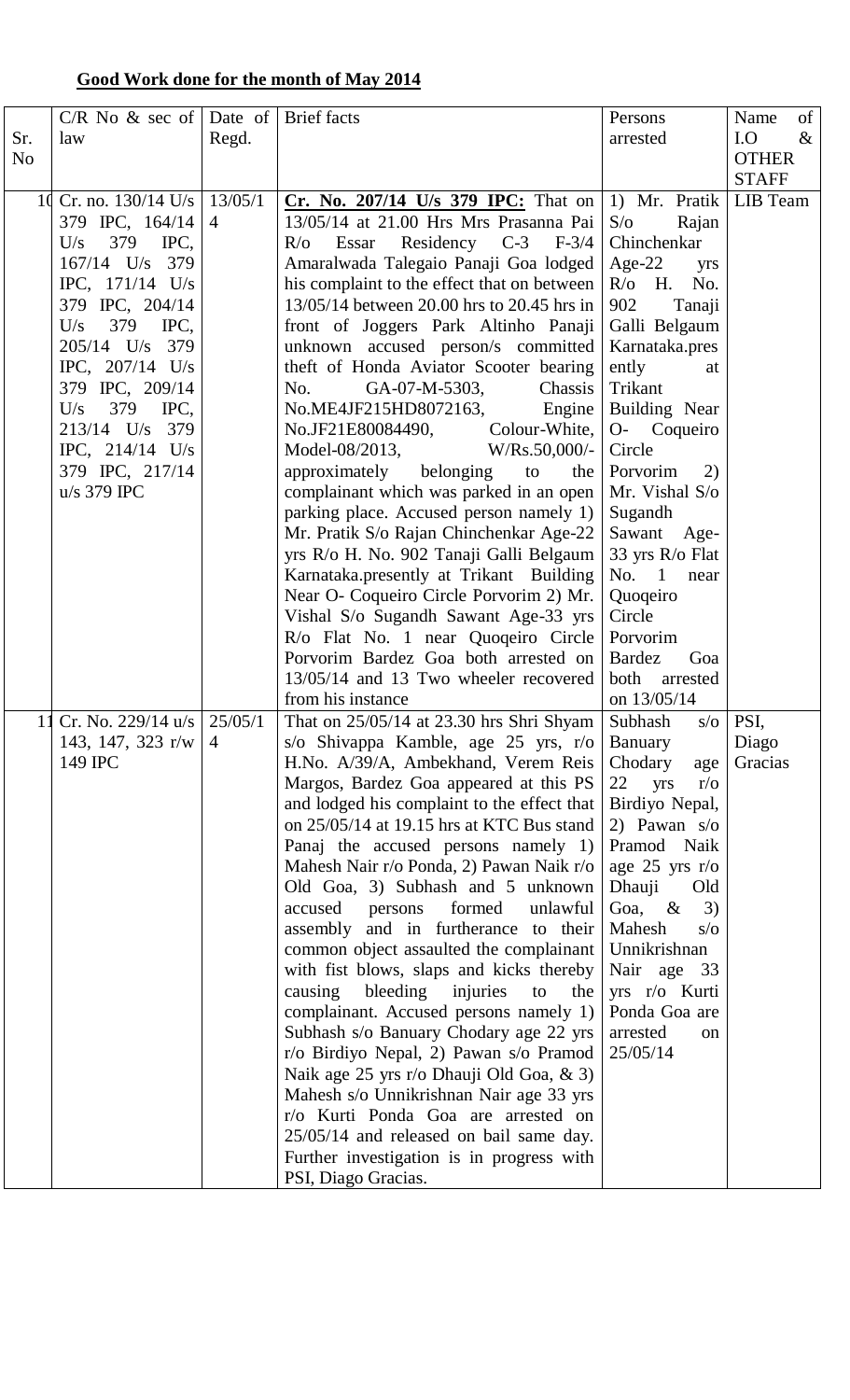# **Good Work done for the month of APRIL 2014**

| Sr.<br>N <sub>o</sub> | $C/R$ No $\&$<br>sec of law                  | Date<br>of<br>Regd. | <b>Brief</b> facts                                                                                                                                                                                                                                                                                                                                                                                                                                                                                                                                                                                                                                                                                                                                                                                                                                                                                                                                                                                                                                                                                                                                                                                                                                                                                                                                                                                                                                            | Persons arrested                                                                                                                                                                                                                                                                                                                                                                                                                                                                                                                                                                                                                                                                                                                                                                                                                                                                   | Name of<br>I.O<br>$\&$<br><b>OTHER</b><br><b>STAFF</b> |
|-----------------------|----------------------------------------------|---------------------|---------------------------------------------------------------------------------------------------------------------------------------------------------------------------------------------------------------------------------------------------------------------------------------------------------------------------------------------------------------------------------------------------------------------------------------------------------------------------------------------------------------------------------------------------------------------------------------------------------------------------------------------------------------------------------------------------------------------------------------------------------------------------------------------------------------------------------------------------------------------------------------------------------------------------------------------------------------------------------------------------------------------------------------------------------------------------------------------------------------------------------------------------------------------------------------------------------------------------------------------------------------------------------------------------------------------------------------------------------------------------------------------------------------------------------------------------------------|------------------------------------------------------------------------------------------------------------------------------------------------------------------------------------------------------------------------------------------------------------------------------------------------------------------------------------------------------------------------------------------------------------------------------------------------------------------------------------------------------------------------------------------------------------------------------------------------------------------------------------------------------------------------------------------------------------------------------------------------------------------------------------------------------------------------------------------------------------------------------------|--------------------------------------------------------|
| 12                    | Cr.<br>no.<br>$239/13$ u/s<br>406 IPC        | 13/06/13            | That on 13/06/2013 at 12.35 Mr. James<br>D'Mello r/o Vishal General Stores,<br>Sunshine City Tax/ Bike Rental Opp.<br>Bank of India, near Marriot Resort,<br>Miramar, Panaji Goa lodged her complaint<br>to the effect that on 03/03/2012 at TNK<br>hrs opposite Bank of India, near Marriot<br>Resort, Miramar, Panaji, accused Laxman<br>Kumar Sahoo, s/o Sudarshan Sahoo, r/o<br>Nayak Patna, Chadanpur, Puri to whom<br>the Honda Activa Scooter No.GA-01-T-<br>8032 having Engine No. JF08E858069,<br>Chassi No. ME4JF082K68401804 Model-<br>2006 October Colour Black W/Rs 14,000<br>was rented by the complainant had not<br>returned it back to the complainant till<br>date and the said scooter was utilized by<br>the accused for his overuse. (Recovered)                                                                                                                                                                                                                                                                                                                                                                                                                                                                                                                                                                                                                                                                                         | Laxman kumar Shaoo<br>Age- 30 Yrs<br>$R/\sigma$<br>Chandanpur,<br>Bambolim<br>Stadium<br>Simplex<br>Company<br>arrested on 06/04/14                                                                                                                                                                                                                                                                                                                                                                                                                                                                                                                                                                                                                                                                                                                                                | HC-<br>3151<br>U.S.<br>Khot                            |
| 13                    | Cr.No.<br>149/14<br>U/s $3 & 4$<br>of PG Act | 13/04/14            | That on $13/04/14$ at 22.50 hrs the on<br>behalf of state upon the compliant of<br>Diogo Gracias, PSI of Panaji Police<br>Station to the effect that on on 13/04/14 at<br>20.40 hrs at Aqueena Beauty Studio,<br>Manoshanti building, Panaji-Goa on<br>specific reliable information gambling raid<br>was conducted and the following persons<br>were caught red handed while gambling<br>and card gaming 1) Suryakant S/o Bibisan<br>Kambli, Age-45 yrs, R/o H. No. S-5,<br>Shankarwadi, Taleigao, Panaji-Goa, 2)<br>Dhiraj S/o Gopal Tak, Age-40 yrs, R/o H.<br>No. 373, Kamrabhat, Tonca Caranzalem,<br>Panaji-Goa, 3) Naresh S/o Jethanand<br>Baswani, age-40 yrs, R/o SF-2, Vision<br>park, tonca, Caranzalem, Panaji-Goa, 4)<br>Sandeep S/o Tukaram Vaigankar, Age-<br>43 yrs, R/o H. No. 609/1, tonca<br>Caranzalem, Panaji-Goa, 5) Raju S/o<br>Pandurang Gundaigar, Age-48yrs, r/o H.<br>No. 1604, Gauliwadda, near, Vithoba<br>temple, Betim,-Goa, 6) Ganpat S/o<br>Namdev Naik, Age-46 yrs, R/o H. No. 81,<br>Tonca,<br>Carnzalem, Panaji-Goa,<br>7)<br>Anthony S/o Joaquim Dias, Age-39 yrs,<br>R/o H. No. 30, St. Agustinho vaddo, St.<br>Cruz-Goa, 8) Yusuf S/o Nazir Mulla, Age-<br>35 yrs, R/o h. No. 132, Gauli Bhat,<br>Chimbel, Tiswadi-Goa, 9) Agustinho S/o<br>Jose Mendes, Age-54 yrs, R/o H. No. 281,<br>Chaudi, Cortalim-Goa 10)Devanand S/o<br>Surya Satardekar, Age-20 yrs, R/o St. Paul<br>waddo, Taleigao, Panaji-Goa, 11) Sidappa | S/O<br>1)<br>Suryakant<br>Bibisan Kambli, Age-<br>45 yrs, R/o H. No. S-5,<br>Shankarwadi, Taleigao,<br>Panaji-Goa, 2) Dhiraj<br>S/o Gopal Tak, Age-40<br>yrs, R/o H. No. 373,<br>Kamrabhat,<br>Tonca<br>Caranzalem,<br>Panaji-<br>Goa, 3) Naresh $S/\sigma$<br>Jethanand Baswani,<br>age-40 yrs, $R$ /o SF-2,<br>Vision park,<br>tonca,<br>Caranzalem,<br>Panaji-<br>Goa, 4) Sandeep S/o<br>Tukaram<br>Vaigankar,<br>Age-43 yrs, R/o H. No.<br>609/1,<br>tonca<br>Caranzalem,<br>Panaji-<br>Goa, 5) Raju<br>$S/\sigma$<br>Pandurang Gundaigar,<br>Age-48yrs, r/o H. No.<br>1604,<br>Gauliwadda,<br>near, Vithoba temple,<br>Betim,-Goa, 6) Ganpat<br>Namdev<br>S/O<br>Naik,<br>Age-46 yrs, $R$ /o H. No.<br>81, Tonca, Carnzalem,<br>Panaji-Goa,<br>7)<br>Anthony S/o Joaquim<br>Dias, Age-39 yrs, R/o<br>Η.<br>No.<br>30,<br>St.<br>Agustinho vaddo, St.<br>Cruz-Goa,<br>8) Yusuf | <b>PSI</b><br>Diago<br>Gracias<br>& Staffs             |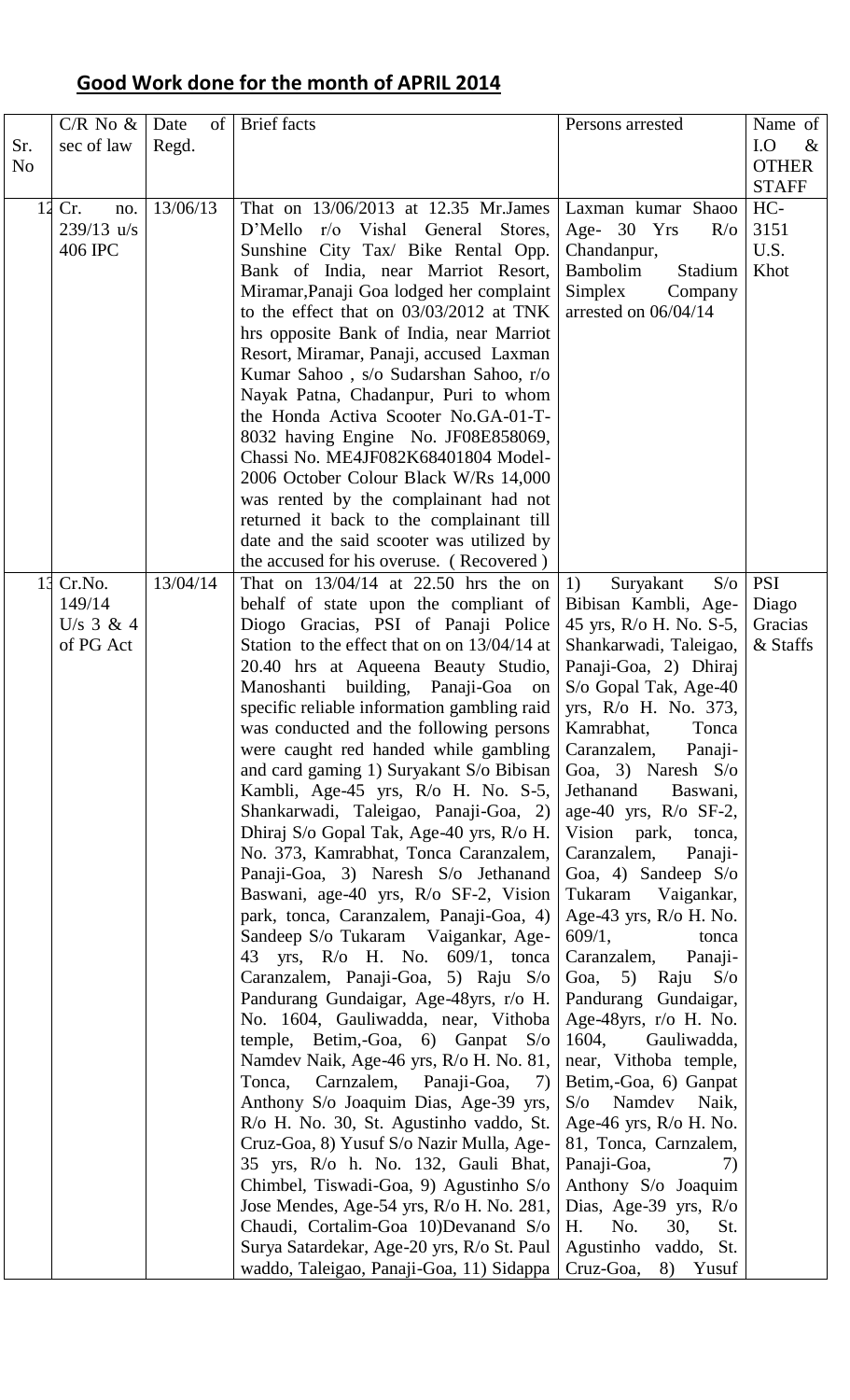|    |                                                                                                                                    |         | Talwar S/o Bhim Singh talwar, Age-33<br>yrs, R/o Kamrabhat, Tonca, Panaji-Goa<br>12) Agnelo Agustinho S/o Jose Filip<br>Godinho, Age-50 yrs, R/o H. No. 189,<br>near Post office, Panaji-Goa were caught<br>red handed while gambling and card<br>gaming in a closed premises and seized<br>from their possession gambling articles<br>and cash of Rs.2,12,306/- All accused<br>arrested and released on bail bond of<br>Rs.20, 000/- each at 23.10 hrs. Further<br>investigation is in progess with PSI Diago<br>Gracias.                                                                                                              | S/o Nazir Mulla, Age-<br>35 yrs, R/o h. No. 132,<br>Gauli Bhat, Chimbel,<br>Tiswadi-Goa,<br>9)<br>Agustinho $S/\sigma$<br>Jose<br>Mendes, Age-54<br>yrs,<br>$R/O$ H. No.<br>281,<br>Chaudi, Cortalim-Goa<br>10)Devanand S/o Surya<br>Satardekar, Age-20 yrs,<br>$R$ /o St. Paul waddo,<br>Taleigao, Panaji-Goa,<br>11) Sidappa Talwar S/o<br>Bhim Singh talwar,<br>Age-33<br>yrs,<br>$R/\sigma$<br>Kamrabhat,<br>Tonca,<br>Panaji-Goa 12) Agnelo<br>Agustinho S/o<br>Jose<br>Filip Godinho, Age-50<br>yrs, R/o H. No. 189,<br>Post<br>office,<br>near<br>Panaji-Goa |                                                                |
|----|------------------------------------------------------------------------------------------------------------------------------------|---------|-----------------------------------------------------------------------------------------------------------------------------------------------------------------------------------------------------------------------------------------------------------------------------------------------------------------------------------------------------------------------------------------------------------------------------------------------------------------------------------------------------------------------------------------------------------------------------------------------------------------------------------------|---------------------------------------------------------------------------------------------------------------------------------------------------------------------------------------------------------------------------------------------------------------------------------------------------------------------------------------------------------------------------------------------------------------------------------------------------------------------------------------------------------------------------------------------------------------------|----------------------------------------------------------------|
|    | 14 Cr.No.<br>162/14<br>406<br>U/s<br><b>IPC</b>                                                                                    | 20/4/14 | 20/04/14<br>That<br>18.40<br>on<br>at<br><b>Hrs</b><br>$\ddot{\cdot}$<br>Shri.Santosh Harijan R/o H.No. 374,<br>Camra Bhat Taleigao Goa Lodged his<br>complaint to the effect that on $12/04/14$ at<br>15.00 hrs at till date at Vallabh Travels,<br>Panaji Goa One Mr. Shaikh Sadik Age-25<br>Yrs R/o Karnool Andra Pradesh borrowed<br>the Maruri Swift car No. GA- 03-C-5515<br>Value Rs. 3,00,000/- Apprx. Belonging to<br>the complainant on the pretex of returning<br>the same however said accused till date<br>didi not returned back the car to the<br>complainant thereby committed criminal<br>breach of Trust. (Recovered) | Accused person namely<br>Shaikh<br>Sadiq<br>$s/\sigma$<br>Shaikh Shavali, Age-<br>25 Yrs r/oH.No. 45/24<br>$K-46-18$ ,<br>teachy<br>Colony, Kurnool, A.P.<br>arrested on $25/04/14$ .                                                                                                                                                                                                                                                                                                                                                                               | HC-<br>3151<br>U.S.<br>Khot $\&$<br>PC-<br>5519, PC<br>$-7038$ |
| 15 | No.<br>Cr.<br>$181/14$ u/s<br>363 IPC &<br>Sec 8 of<br>Goa<br>Children<br>Act & Sec<br>$\overline{4}$<br>of<br><b>POSCO</b><br>Act |         | That on 28/04/14 at 11.45 hrs Shri<br>Henriques s/o Antonio Rebeiro R/o H.No.<br>350/3 Near Reliance Club Behind MRF<br>showroom Campal Panaji Goa lodged his<br>complaint to the effect that on 27/04/14<br>after 15.00 hrs from H.No. 350/3 Near<br>Reliance Club Behind MRF showroom<br>Campal Panaji Goa accused person<br>namely Cristian R/o Sonarwado Nagoa<br>Verna kidnapped the minor daughter<br>namely Senazel Rebeiro age-15 yrs from<br>her residence and lawful guardianship.                                                                                                                                            | Cristian<br>S/O<br>Francis<br>Age-18 $yrs$<br>Tavaras<br>$R/\sigma$<br>H.No.344<br>Sonarwado<br>Nagoa<br>Verna Goa arrested on<br>28/04/14 at 15.20 hrs.                                                                                                                                                                                                                                                                                                                                                                                                            | <b>PSI</b><br>Vikram<br>Naik.                                  |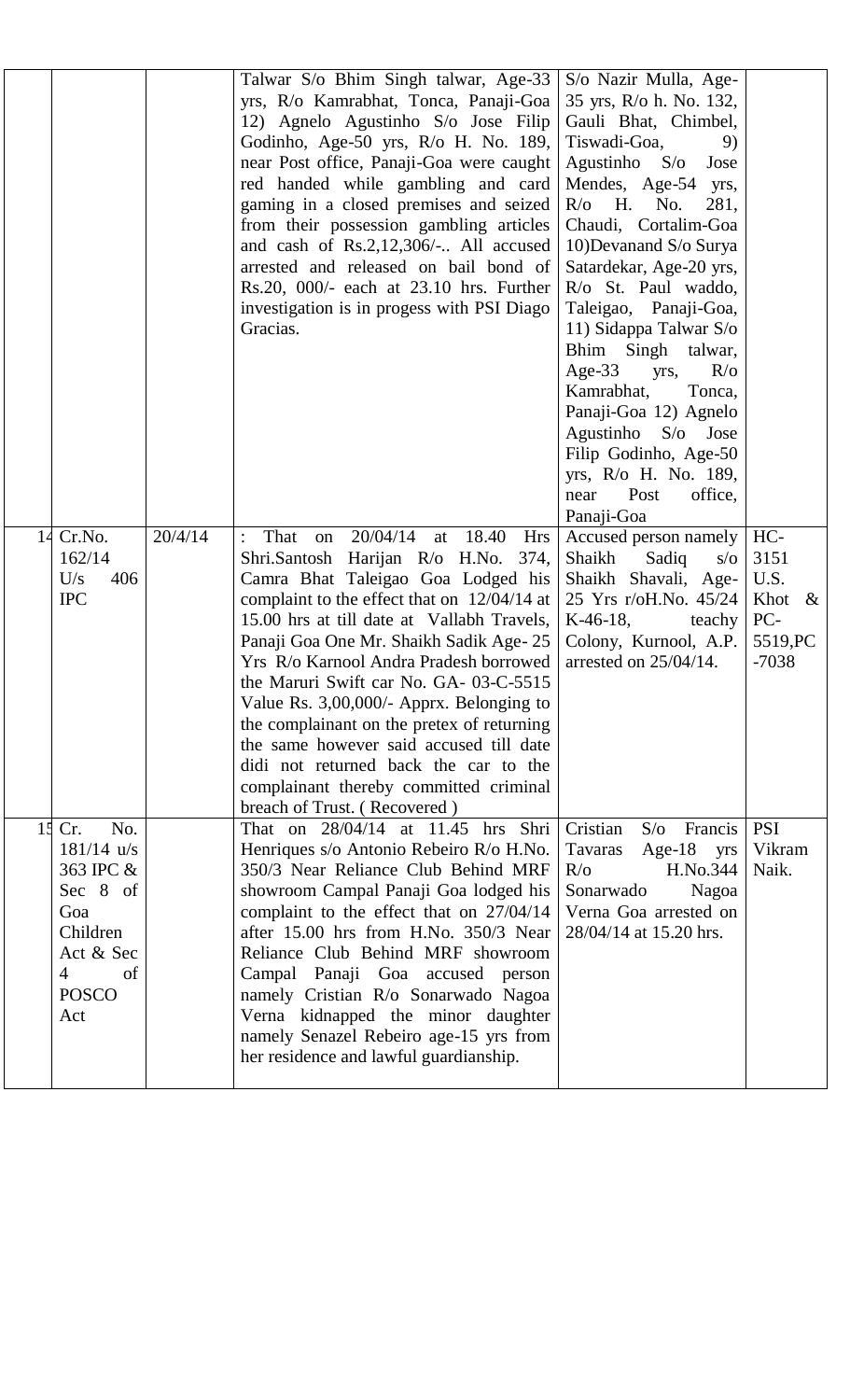# **Good Work done by Panaji P.S for the Month of March ,2014**

| Sr.<br>N <sub>0</sub> | $C/R$ No<br>&<br>sec<br>of law                                                 | Dat<br>e of<br>Re<br>gd.     | <b>Brief facts</b>                                                                                                                                                                                                                                                                                                                                                                                                                                                                                                                                                                                                                                                                                                                                                                                                                                                                                                                                                                                                                                                                                                                                                                                     | <b>Persons arrested</b>                                                                                                                                                                                                                                                           | <b>Name</b><br>of I.O<br>$\boldsymbol{\&}$<br><b>OTHE</b><br>$\bf{R}$<br><b>STAFF</b> |
|-----------------------|--------------------------------------------------------------------------------|------------------------------|--------------------------------------------------------------------------------------------------------------------------------------------------------------------------------------------------------------------------------------------------------------------------------------------------------------------------------------------------------------------------------------------------------------------------------------------------------------------------------------------------------------------------------------------------------------------------------------------------------------------------------------------------------------------------------------------------------------------------------------------------------------------------------------------------------------------------------------------------------------------------------------------------------------------------------------------------------------------------------------------------------------------------------------------------------------------------------------------------------------------------------------------------------------------------------------------------------|-----------------------------------------------------------------------------------------------------------------------------------------------------------------------------------------------------------------------------------------------------------------------------------|---------------------------------------------------------------------------------------|
|                       | 16 Cr.No.<br>127/14<br>U/s<br>448,34<br>2,323,3<br>76<br>506(ii)<br><b>IPC</b> | 23/<br>3/1<br>$\overline{4}$ | That on $23/03/14$ at 21.45 hrs the complainant namely<br>Miss Jagruti d/o Vithal Rokade Age-19 yrs Occ-<br>Unemployed R/o Flat No.1 Near St. Inez Church Panaji<br>N/o Matunga Labour Camp Anand Society Room No.<br>D-46 Matunga West Mumbai appeared at the police<br>and lodged her complaint to the effect that on 20/03/14<br>at 10.00 hrs at Room No.1 Near St. Inez church Panaji<br>the accused person namely Ramnivas Grover @ Rocky<br>criminally trespassed into the rented flat of the<br>complainant and latched her inside the flat and<br>assaulted her with slaps on her face. Further the<br>accused person tore the cloths i.e. nighty and tied her<br>both hands with black color scarf and forcibly raped<br>thereafter the accused threatened the<br>and<br>her<br>complainant with dire consequences if she disclosed<br>the fact to someone. Accused person namely Ramnivas<br>Grover @ Rocky S/o Lahari Singh Grover Age-35 yrs<br>$R$ /o Flat No. S-3 $2nd$ Floor Shrivastv Apt. near<br>Shirvoikar Restaurant Chimbel Tiswadi Goa N/o PO-<br>Faridpur Tal- Ghouronda Kamal Haryana arrested on<br>23/03/14. Further investigation is in progress with PSI<br>Anant Gaonkar. | Ramnivas Grover<br>$\omega$<br>Rocky<br>$S/\sigma$<br>Lahari<br>Singh Grover Age-35<br>yrs R/o Flat No. S-3<br>2 <sup>nd</sup><br>Floor<br>Shrivastv<br>Apt. near Shirvoikar<br>Chimbel<br>Restaurant<br>Tiswadi Goa N/o PO-<br>Faridpur<br>Tal-<br>Ghouronda<br>Kamal<br>Haryana | <b>PSI</b><br>Anant<br>Gaonka<br>r                                                    |
| 17                    | Cr.No.<br>122/14<br>U/s<br>381                                                 | 21/<br>3/1<br>4              | That on $21/03/14$ at 21.00 Hrs upon the complaint to<br>Mr. Celestin Mascarenhas major in age Branch<br>Manager CMS info Systems Pvt. Ltd St. Inez Panaji<br>Goa to the effect that on $03/03/14$ at about 15.00 hrs at<br>CMS info Systems Pvt. Ltd St. Inez Panaji Goa the<br>accused person namely Arun Kanagiri the employee of<br>the said firm and committed theft of one Bag<br>containing cash of Rs. 368802/- from the from the<br>company Vault. Accused person namely Arun Kumar<br>Kanagiri age-25 yrs R/I Fatewaddo Nerul N/o Near<br>Srivani appt. Hyderabad A.P. is arrested on 21/03/14.<br>Further investigation is in progress with PSI Diogo<br>Gracias. (Recovered)                                                                                                                                                                                                                                                                                                                                                                                                                                                                                                               | Arun Kumar Kanagiri<br>$age-25$<br>R/I<br>yrs<br>Fatewaddo Nerul N/o<br>Srivani<br>Near<br>appt.<br>Hyderabad A.P.                                                                                                                                                                | <b>PSI</b><br>Diago<br>Gracias                                                        |
|                       | 18 Cr.No.<br>98/14<br>U/s<br>381<br><b>IPC</b>                                 | 10/<br>3/1<br>4              | That on $10/03/14$ at 15.45 hrs Mrs. Zeenat Shaikh R/o<br>C/o Salida Del Sol Near Fidalgo Hotel Panaji Goa<br>appeared at P.S. and lodged her complaint to the effect<br>that on 07/03/14 at 20.10 hrs in front of officer Cashier<br>at Hotel Salida Delsa Panaji Goa accused person<br>namely James Dimple Jacob R/o H. no. 231 Cansaulim<br>Margao Goa working as a receptionist in the Hotel<br>committed theft of cash of Rs. 5500/- from the office<br>Cashier. Accused person namely James S/o Jacob<br>Bimple Age-39 yrs R/o H.No. 251/B Primero Vado<br>Velsao Cansaulim Verna Goa arrested on 10/03/14.<br>Further investigation is in progress with K.S. Bandekar<br>HC-4281.                                                                                                                                                                                                                                                                                                                                                                                                                                                                                                               | $S/\sigma$<br>James<br>Jacob<br>Bimple<br>Age-39 yrs<br>$R/\sigma$<br>H.No.<br>251/B<br>Primero Vado Velsao<br>Cansaulim Verna Goa                                                                                                                                                | HC-<br>4281<br>K.S.<br><b>Bandek</b><br>ar                                            |
|                       | 19 Cr. No.<br>90/14<br>U/s                                                     | 4/3/<br>14                   | That on 04/03/14 at 17.15 Hrs Shri. Harilal Govenkar<br>s/o Bahadur Singh r/o Karisma Appt. Chimbel Lodged<br>his complaint to the effect that on $04/03/14$ at $09.30$                                                                                                                                                                                                                                                                                                                                                                                                                                                                                                                                                                                                                                                                                                                                                                                                                                                                                                                                                                                                                                | S/O<br>Khaja<br>Anwar<br>Shaikh Age-23 yrs R/o<br>H.<br>$C-14-62$<br>No.                                                                                                                                                                                                          | <b>PSI</b><br>B.Z.<br>Pawar                                                           |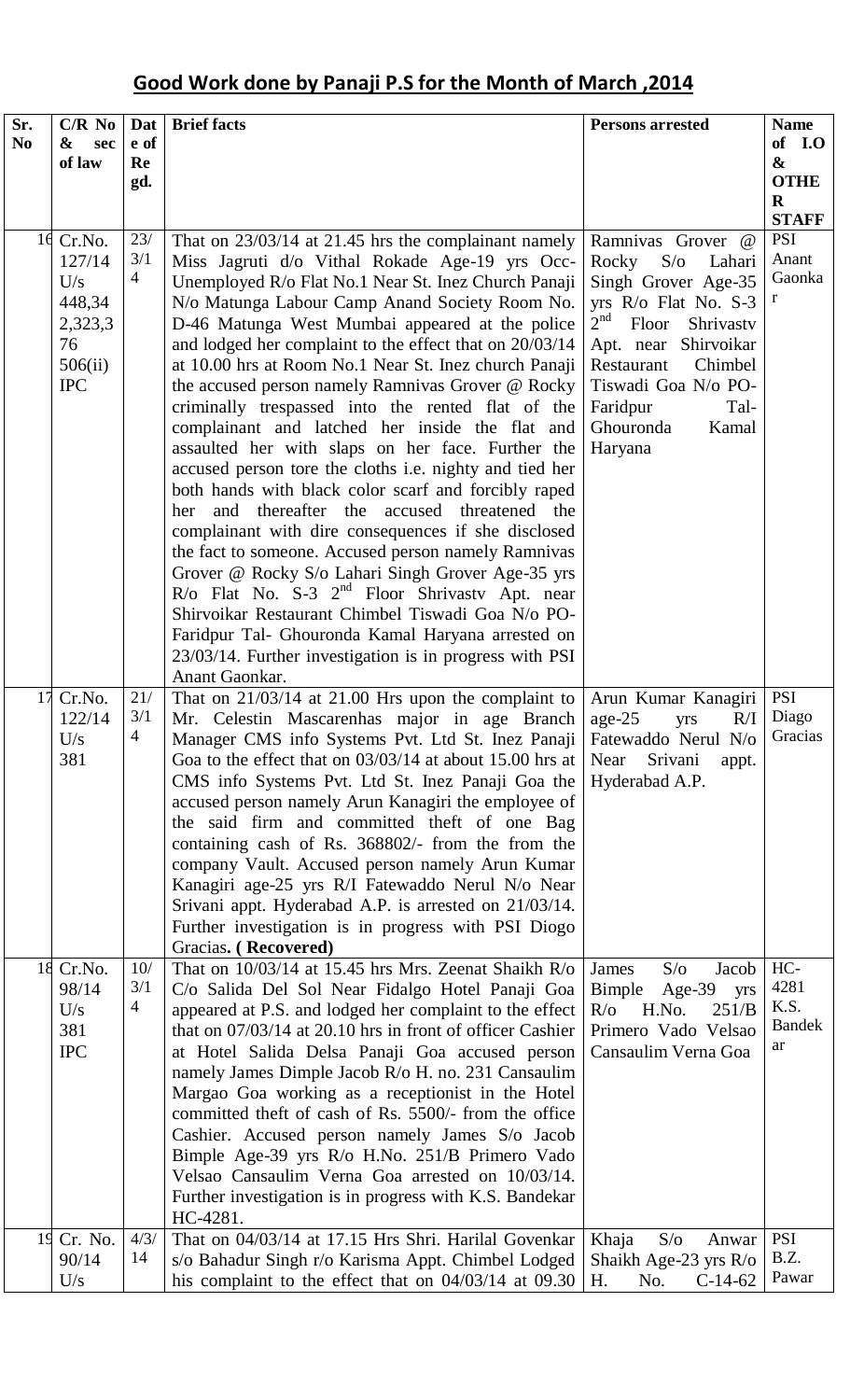| 363        |                | Hrs from Mary Immaculate High School Panaji his          | <b>Betim</b><br>Ramnagar    |          |
|------------|----------------|----------------------------------------------------------|-----------------------------|----------|
| <b>IPC</b> |                | daughter Miss Jyoti Krishna Naik Aged 17 Yrs has         | Porvorim Bardez Goa         |          |
| 8<br>and   |                | been kidnapped by the accused Khaja full name not        |                             |          |
| of Goa     |                | known r/o Ram Nagar Betim from Mary Immaculate           |                             |          |
| Childre    |                | High School Panaji Where she was dropped by him to       |                             |          |
| n Act      |                | answer the exam paper of Std. $Xth$ and did not returned |                             |          |
|            |                | to home till the Time. Accused person namely Khaja       |                             |          |
|            |                | S/o Anwar Shaikh Age-23 yrs R/o H. No. C-14-62           |                             |          |
|            |                | Ramnagar Betim Porvorim Bardez Goa arrested on           |                             |          |
|            |                | 06/03/14. Further investigation is in progress with PSI  |                             |          |
|            |                | B.Z. Pawar.                                              |                             |          |
| 20 Cr.No.  | 25/            | : That on $25/02/14$ at 20.30 hrs One Mr. Heant s/o      | Mr.<br>$S/\sigma$<br>Akshay | HC-      |
| 81/14      | 2/1            | Laxmikant Chopdekar Age-42 yrs R/o H. no. 186/16,        | Pandurang<br><b>Bhomkar</b> | 5429     |
| U/s        | $\overline{4}$ | ward No. 07 Chinchwadda Chimbel Tiswadi Goa              | Age-18 yrs R/o H.           | S.B.,    |
| 379        |                | lodged his complaint to the effect that on between       | No.579 Ubho Dando           | Pirolkar |
| <b>IPC</b> |                | 15/02/13 at 16.00 hrs to 18/02/14 at 11.00 hrs near      | Near Panchayat St.          |          |
|            |                | Pharmacy College Panaji Goa unknown accused person       | Cruz Tiswadi Goa            |          |
|            |                | committed theft of Honda Activa Scooter No. GA-03-       |                             |          |
|            |                | B-5050, Chassis No. 48412953, Engine No. 0424032,        |                             |          |
|            |                | Colour- Silver, Model No. 12/2004 All W/Rs. 10,000/-     |                             |          |
|            |                | Approximately belonging to the complainant's wife        |                             |          |
|            |                | Mrs. Shilpa w/o Hemant Chopdekar which was parked        |                             |          |
|            |                | in an open parking place at near Pharmacy College        |                             |          |
|            |                | Panaji Goa. Accused person namely Mr. Akshay S/o         |                             |          |
|            |                | Pandurang Bhomkar Age-18 yrs R/o H. No.579 Ubho          |                             |          |
|            |                | Dando Near Panchayat St. Cruz Tiswadi Goa arrested       |                             |          |
|            |                | on 04/03/14. Further investigation is in progress with   |                             |          |
|            |                | HC-5429 Shamrao Priolkar.<br>(Recovered)                 |                             |          |
|            |                |                                                          |                             |          |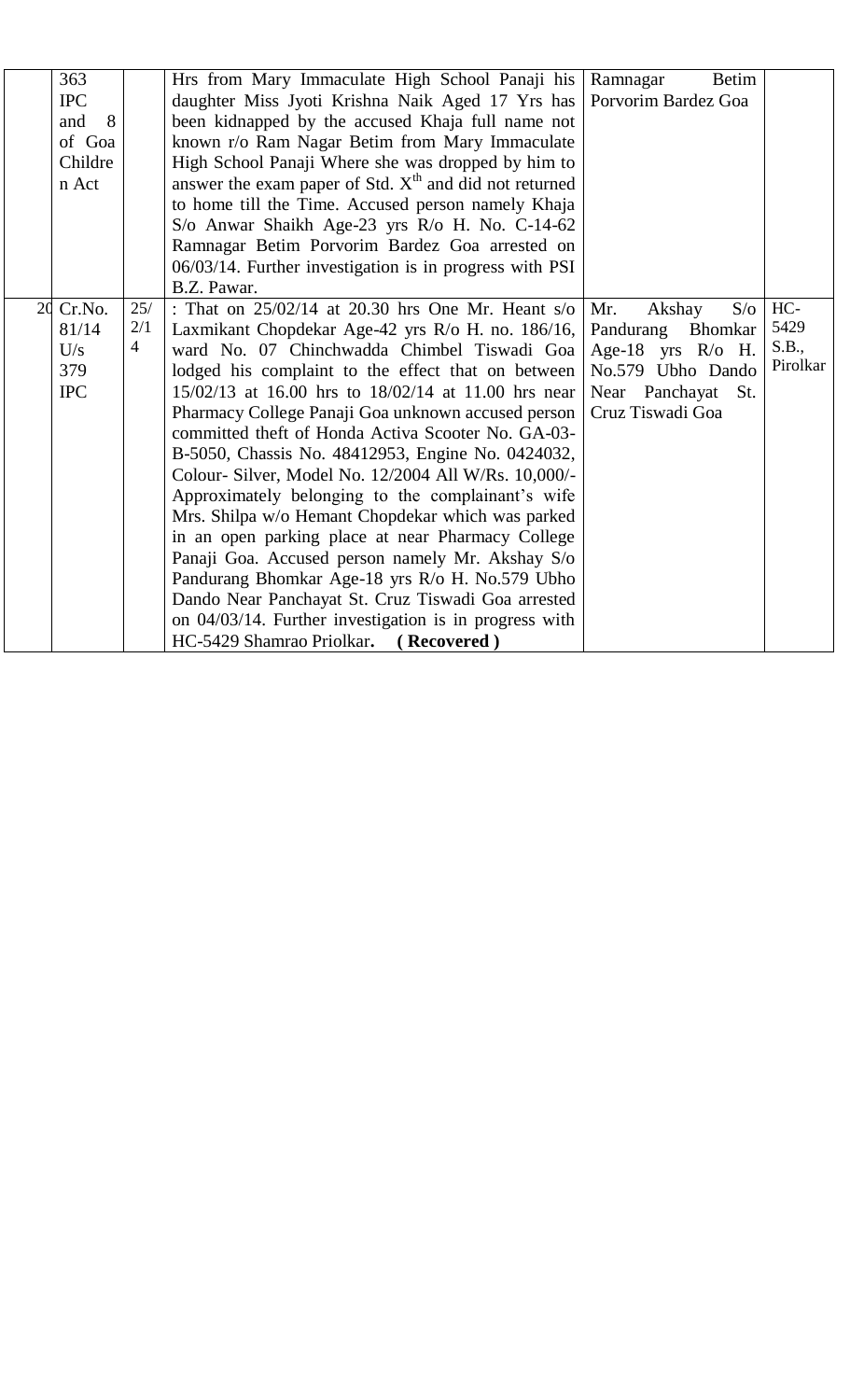# **Good Work done by Panaji P.S for the Month of FEBRUARY ,2014**

| Sr.No | C/R<br>No &<br>sec of<br>law                                          | <b>Date</b><br><b>of</b><br>Regd. | <b>Brief facts</b>                                                                                                                                                                                                                                                                                                                                                                                                                                                                                                                                                                                                                                                                                                                                                                                                                                  | <b>Persons arrested</b>                                                                                                                                                                        | <b>Name</b><br>of I.O<br>$\boldsymbol{\&}$<br><b>OTHE</b><br>$\bf{R}$<br><b>STAFF</b> |
|-------|-----------------------------------------------------------------------|-----------------------------------|-----------------------------------------------------------------------------------------------------------------------------------------------------------------------------------------------------------------------------------------------------------------------------------------------------------------------------------------------------------------------------------------------------------------------------------------------------------------------------------------------------------------------------------------------------------------------------------------------------------------------------------------------------------------------------------------------------------------------------------------------------------------------------------------------------------------------------------------------------|------------------------------------------------------------------------------------------------------------------------------------------------------------------------------------------------|---------------------------------------------------------------------------------------|
| 1.    | Cr.No<br>78/14<br>U/s<br>20(b)<br>ii) of<br><b>NDPS</b><br><b>ACT</b> | 24/02<br>/14                      | : That on $24/02/14$ at 10.00 hrs upon the state<br>complaint of Mr. Mahesh Gadekar PSI Panaji<br>Police Station to the effect that on 24/02/14<br>between 07.10 hrs to 09.00 hrs at near Dr. Kesare<br>House Vodlem Bhat Taleigao accused person Mr.<br>Akram Qureshi s/o Jaffer Qureshi R/o F. No. - 305<br>Dhanlaxmi Nagar Bhatlem Panaji Goa for illegal<br>possession of leafy substances suspected to be<br>GANJA weighing 407 gms W/Rs. 4500/-<br>approximately and cash of rupees 1405/- and other<br>articles. Accused person namely Mr. Akram<br>Qureshi s/o Jaffer Qureshi R/o F. No.- 305<br>Dhanlaxmi Nagar Bhatlem Panaji Goa arrested on<br>24/02/14 and released on bail by JMFC court. Case<br>still Under Investigation.                                                                                                          | Mr. Akram Qureshi<br>s/o Jaffer Qureshi R/o<br>$No. -$<br>305<br>F.<br>Dhanlaxmi<br>Nagar<br>Bhatlem Panaji Goa                                                                                | <b>PSI</b><br>Mahesh<br>Gadeka<br>r                                                   |
| 2.    | Cr.<br>No.<br>70/14<br>U/s<br>381<br>$r/w$ 34<br><b>IPC</b>           | 20/2/<br>14                       | That on 20/02/14 at 19.55 hrs Mr. Reiner D'souza<br>R/o Luzco F4 Noren Apts, Opp Gomantak Press<br>Panaji Goa lodged his complaint to the effect that<br>from since January 2012 to 13 January 2014 at<br>TNK at Luzco F4 Noren Apts Opp. Gomantak<br>Press Panaji Goa accused No.1) Cleta Fernandes<br>d/o Pedro Fernandes R/o H.No. 275/1 Copelabhat<br>Quepem 2) Milson Serrao R/o Bondir Santa Cruz<br>with their common intension prepared duplicate<br>office keys and on different occasions stole away<br>cash of Rs. 9,75,700/- approximately from the<br>office of the complainant. Accused person namely<br>1) Cleta Fernandes d/o Pedro Fernandes Age-23<br>yrs R/o H.No. 275/1 Copelabhat Quepem Goa 2)<br>Wilson Serrao Age-21 yrs R/o Bondir Santa Cruz<br>$21/02/14$ .<br>arrested<br>Case<br>still<br>on<br>Under<br>Investigation | 1) Cleta Fernandes<br>d/o Pedro Fernandes<br>Age-23 yrs $R$ /o H.No.<br>275/1<br>Copelabhat<br>Quepem Goa<br>Wilson<br>2)<br>Serrao<br>Age-21<br>$R/\sigma$<br>yrs<br><b>Bondir Santa Cruz</b> | <b>PSI</b><br>S.S.<br>Narvek<br>ar                                                    |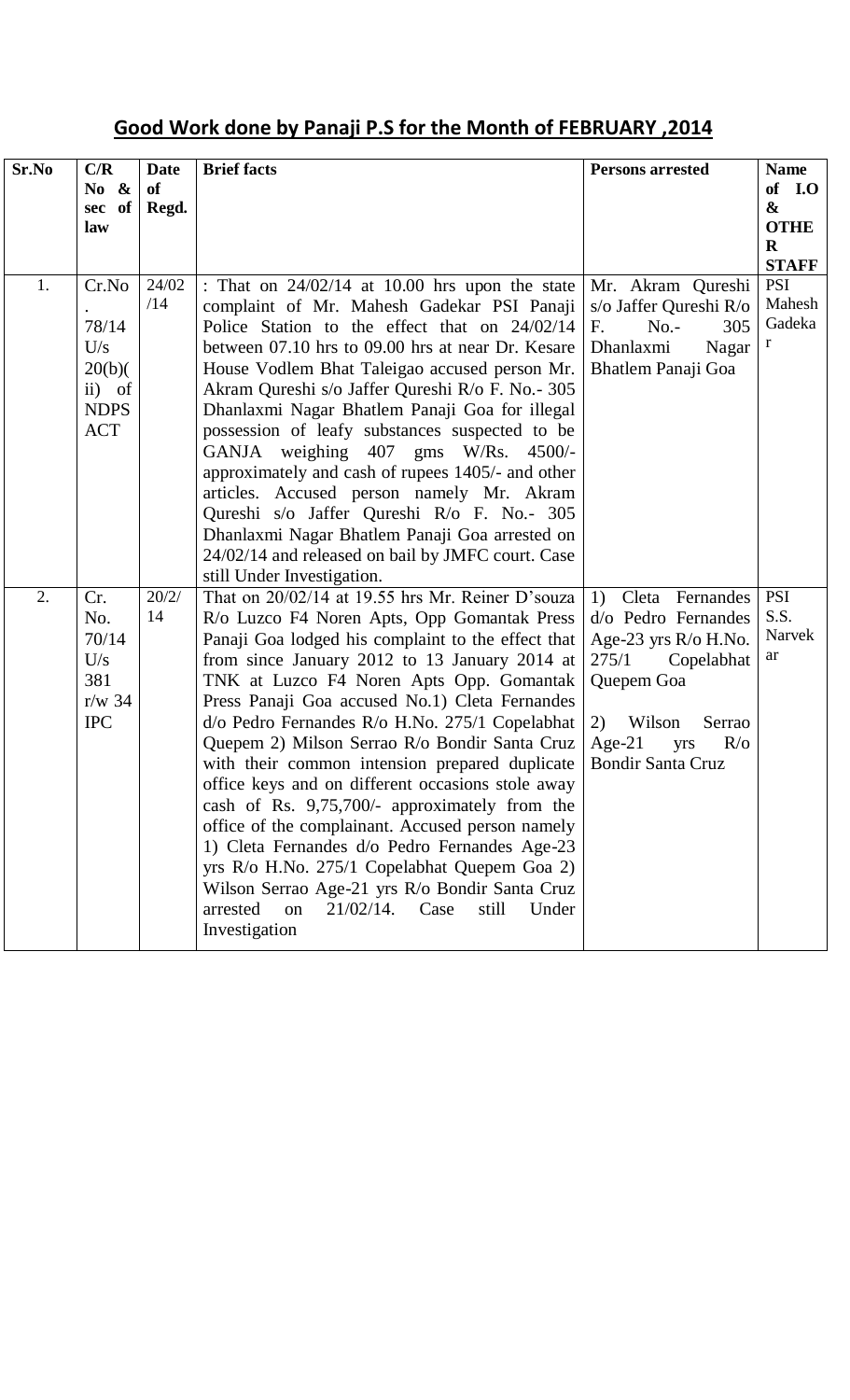| $\overline{3}$ . | Cr.No      | 5/2/1          | That on $05/02/14$ at 00.10 hrs one Mr. Hussain      | 1) Malik M. Kadroli     | <b>PSI</b> |
|------------------|------------|----------------|------------------------------------------------------|-------------------------|------------|
|                  |            | $\overline{4}$ | Shaikh age-29 yrs R/o H.No. 184/A near Boogies       | R/o 1/A St. Chapel      | Diago      |
|                  | 46/14      |                | Bar, Naikwaddo Canca Verla Bardez Goa lodged         | Taleigao Goa Age-24     | Gracias    |
|                  | U/s        |                | his complainant to the effect that on 03/02/14       | yrs 2) Adam Utkuri      |            |
|                  | 143,1      |                | between 12.30 hrs to 18.30 hrs at Caranzalem-        | Age-41 yrs $R$ /o H.No. |            |
|                  | 47,14      |                | Miramar Tiswadi Goa accused person namely 1)         | Indira<br>131<br>Nagar  |            |
|                  | 8,365,     |                | Adam R/o Chimbel 2) Malik R/o Taleigao 3) Tipu       | Chimbel. 2) Moulalib    |            |
|                  | 324,5      |                | & others 06-07 unknown persons formed an             | Nilgi Age-R/o H.No.     |            |
|                  | 04,50      |                | unlawful assembly and in furtherance to their        | 150<br>Indira<br>Nagar  |            |
|                  | 6(ii)      |                | common object abducted the complainant and took      | Chimbel. 3) Iranna B.   |            |
|                  | r/w        |                | him to an isolated place and assaulted him with fist | Todgi Age-23 yrs R/o    |            |
|                  | 149        |                | blows, slaps and with stones on his body and also    | H.No.<br>234<br>Opp.    |            |
|                  | <b>IPC</b> |                | assaulted with knife on his right thigh thereby      | Model<br>Meridcary      |            |
|                  |            |                | causing him injuries on his body, further abused     | Donapaula Goa. 4)       |            |
|                  |            |                | him with filthy language and for threatening to kill | Malikjan Akki Age-      |            |
|                  |            |                | him with Air gun. Accused person namely 1)           | 30 yrs R/o H.No. 77     |            |
|                  |            |                | Malik M. Kadroli R/o 1/A St. Chapel Taleigao Goa     | Indira Nagar Chimbel    |            |
|                  |            |                | Age-24 yrs 2) Adam Utkuri Age-41 yrs R/o H.No.       | Goa<br>5)<br>Sanaulla   |            |
|                  |            |                | 131 Indira Nagar Chimbel. 2) Moulalib Nilgi Age-     | Abdul Rehan<br>Sab      |            |
|                  |            |                | R/o H.No. 150 Indira Nagar Chimbel. 3) Iranna B.     | Khoji Age-26 yrs R/     |            |
|                  |            |                | Todgi Age-23 yrs R/o H.No. 234 Opp. Model            | H.No.<br>256            |            |
|                  |            |                | Meridcary Donapaula Goa. 4) Malikjan Akki Age-       | Caranzalem<br>Panaji    |            |
|                  |            |                | 30 yrs R/o H.No. 77 Indira Nagar Chimbel Goa 5)      | Goa                     |            |
|                  |            |                | Sanaulla Abdul Rehan Sab Khoji Age-26 yrs R/         |                         |            |
|                  |            |                | H.No. 256 Caranzalem Panaji Goa all arrested on      |                         |            |
|                  |            |                | 10/02/14 & released on bail by court. Further        |                         |            |
|                  |            |                | investigation is in progress Diago Gracias.          |                         |            |
|                  |            |                |                                                      |                         |            |
|                  |            |                |                                                      |                         |            |
|                  |            |                |                                                      |                         |            |
|                  |            |                |                                                      |                         |            |
|                  |            |                |                                                      |                         |            |
|                  |            |                |                                                      |                         |            |
|                  |            |                |                                                      |                         |            |